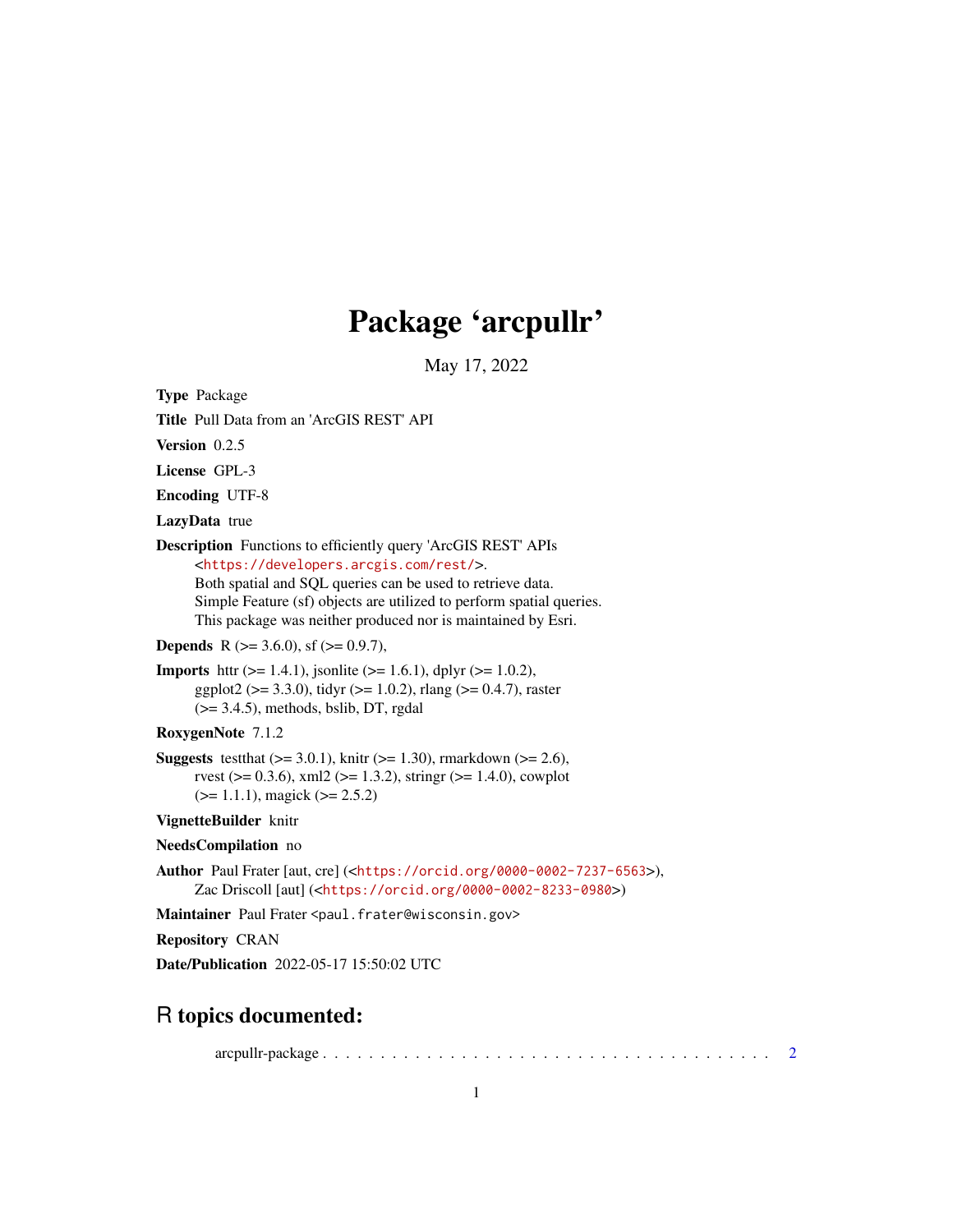<span id="page-1-0"></span>

|       |                                                                                                           | $\overline{3}$            |
|-------|-----------------------------------------------------------------------------------------------------------|---------------------------|
|       | $get\_geometry\_type \dots \dots \dots \dots \dots \dots \dots \dots \dots \dots \dots \dots \dots \dots$ | $\overline{4}$            |
|       | $get\_image\_layer \dots \dots \dots \dots \dots \dots \dots \dots \dots \dots \dots \dots \dots \dots$   | 5                         |
|       |                                                                                                           | $\overline{6}$            |
|       |                                                                                                           | $\overline{7}$            |
|       |                                                                                                           | $\overline{\phantom{0}}8$ |
|       |                                                                                                           |                           |
|       |                                                                                                           |                           |
|       |                                                                                                           |                           |
|       |                                                                                                           |                           |
|       |                                                                                                           |                           |
|       |                                                                                                           |                           |
|       |                                                                                                           |                           |
|       |                                                                                                           |                           |
|       |                                                                                                           |                           |
|       |                                                                                                           |                           |
|       |                                                                                                           |                           |
|       |                                                                                                           |                           |
|       |                                                                                                           |                           |
|       |                                                                                                           |                           |
|       |                                                                                                           |                           |
|       |                                                                                                           |                           |
|       |                                                                                                           |                           |
|       |                                                                                                           |                           |
|       |                                                                                                           |                           |
|       |                                                                                                           |                           |
|       |                                                                                                           |                           |
|       |                                                                                                           |                           |
| Index |                                                                                                           | 28                        |

arcpullr-package *arcpullr*

#### Description

A package for pulling spatial data from an ArcGIS REST API

# Details

The role of the arcpullr package is simple...to pull spatial data from an ArcGIS REST API. These APIs are housed by various different agencies, organizations, entitites, etc., but allow a consistent format for storing and retrieving spatial data

#### [get\\_spatial\\_layer](#page-11-1)

This function makes up the core of the package. It allows users to pull spatial data given a URL of an ArcGIS REST API. There are many additional query parameters that can (and probably should) be added; however, we've simplified many of these out for you with the functions below.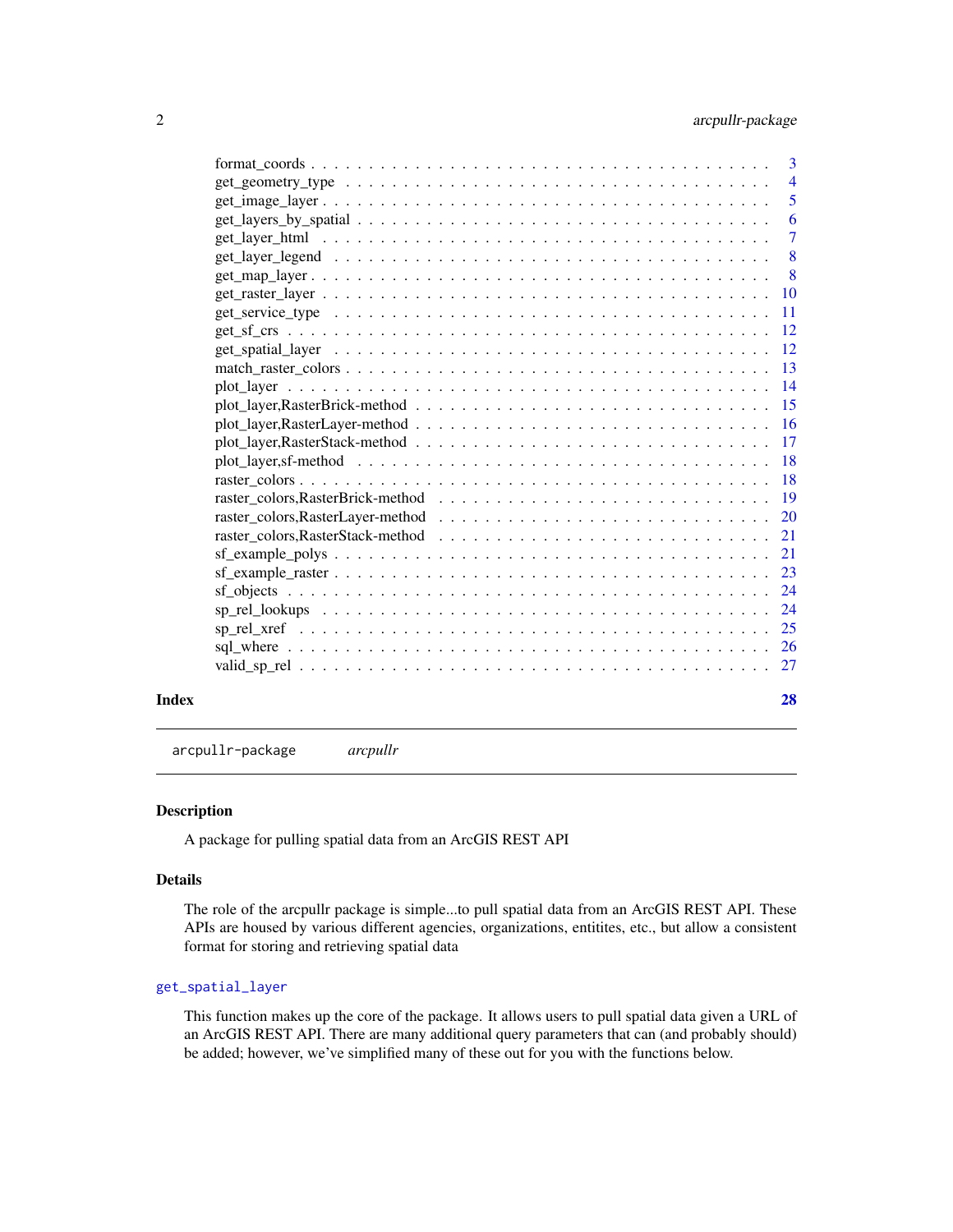### <span id="page-2-0"></span>format\_coords 3

#### [get\\_layer\\_by\\_spatial](#page-5-1) family of functions

These functions allow you to pull layers using a spatial query. The abstract syntax is wrapped into the functions, so all you have to do is pass these functions an sf object of the spatial area, line, or point you want to query by. These functions include get\_layer\_by\_poly, get\_layer\_by\_point, get\_layer\_by\_line, get\_layer\_by\_multipoint, and get\_layer\_by\_envelope. It should be fairly obvious what type of spatial layer each function takes with the exception of get\_layer\_by\_envelope except that it isn't particularly useful for a single point.

#### [get\\_image\\_layer](#page-4-1)

This is one of the core functions of the package. It retrieves image service layers from an ArcGIS REST API designated by the URL

#### [get\\_map\\_layer](#page-7-1)

This is one of the core functions of the package. It retrieves map service layers from an ArcGIS REST API designated by the URL

#### Helper functions

There are a few utility functions to help you along the way. The first is [plot\\_layer](#page-13-1), which is a useful way to plot the spatial layer you've tried to pull just to make sure it works. If you want fancier maps you'd be better served with ggplot2 or tmaps, though.

Other helpers include the [sf\\_objects](#page-23-1) functions, which allow you to easily create sf points, lines, and polygons with a few coordinates.

Lastly, there is a [sql\\_where](#page-25-1) function to help aid in building more complex SQL WHERE clauses used to query by the where argument in the retrieval functions above.

format\_coords *Convert coordinates from an 'sf ' object to formatted well-known text*

#### Description

Use this function to convert the coordinates of a sf polygon object to a string of well known text. The output can be passed to an ArcGIS REST API to perform a spatial query.

#### Usage

format\_polygon\_coords(sf\_obj)

format\_line\_coords(sf\_obj)

format\_multipoint\_coords(sf\_obj)

format\_point\_coords(sf\_obj)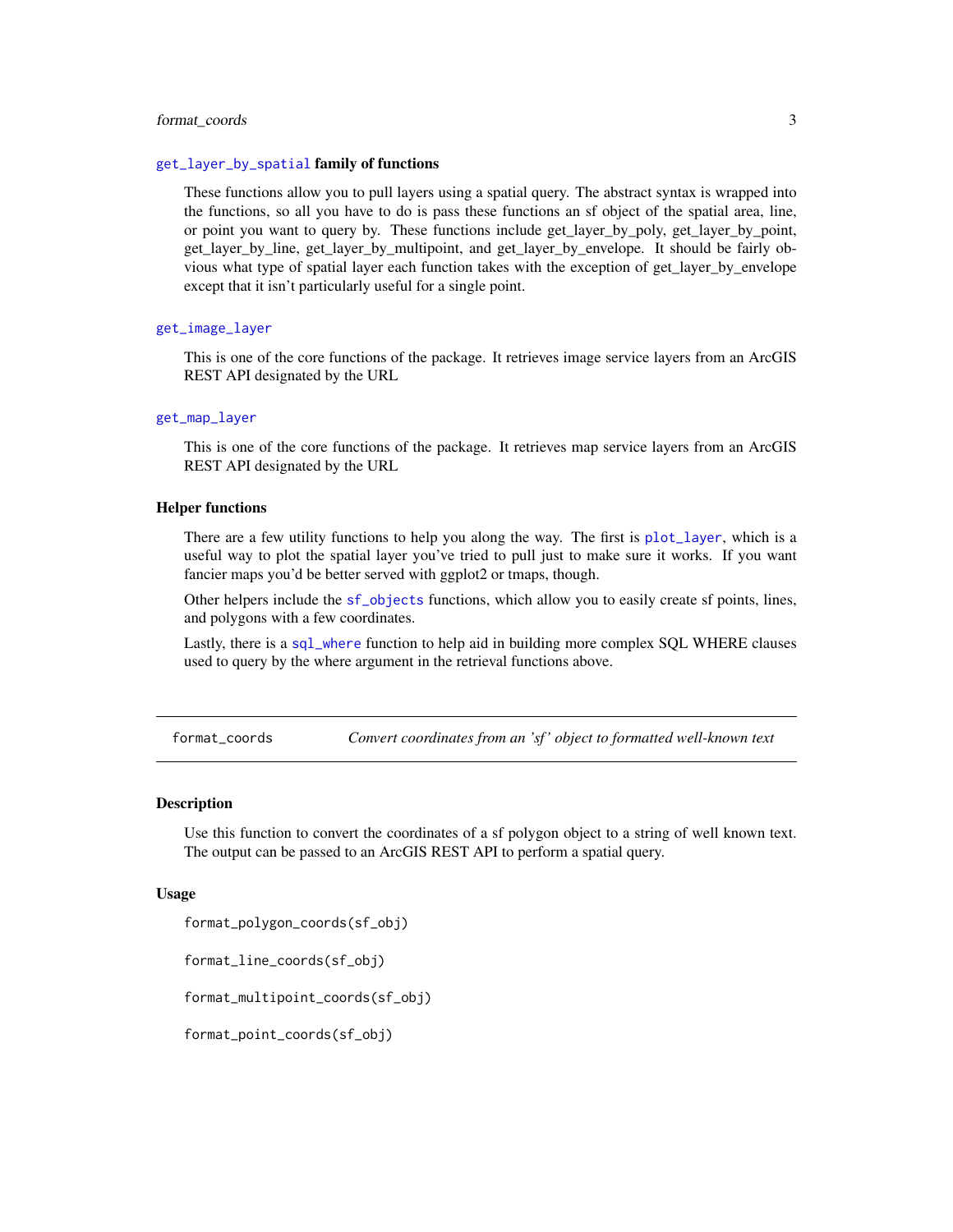```
format_envelope_coords(sf_obj)
```
format\_coords(sf\_obj, geom\_type)

# Arguments

| sf_obj    | An sf object                                        |
|-----------|-----------------------------------------------------|
| geom_type | Either "points", "paths", or "rings". Choose wisely |

# Details

Spatial queries from an ArcGIS REST API require specific text inputs formatted in a way called well-known text (WKT). ArcGIS REST APIs have their own syntax for how the text is taken. These functions will format sf objects in the correct way to be able to make spatial queries from a ArcGIS REST API

#### Value

String of well known text

# Examples

mke\_polygon\_coords <- format\_polygon\_coords(mke\_county)

<span id="page-3-1"></span>get\_geometry\_type *Get Geometry Type*

#### Description

Get Geometry Type

# Usage

```
get_geometry_type(url)
```
# Arguments

url A character string of a feature services URL

#### Value

A character string of the layers geometry type

# Examples

```
## Not run:
get_geometry_type(reykjanes_lava_flow_url)
```
## End(Not run)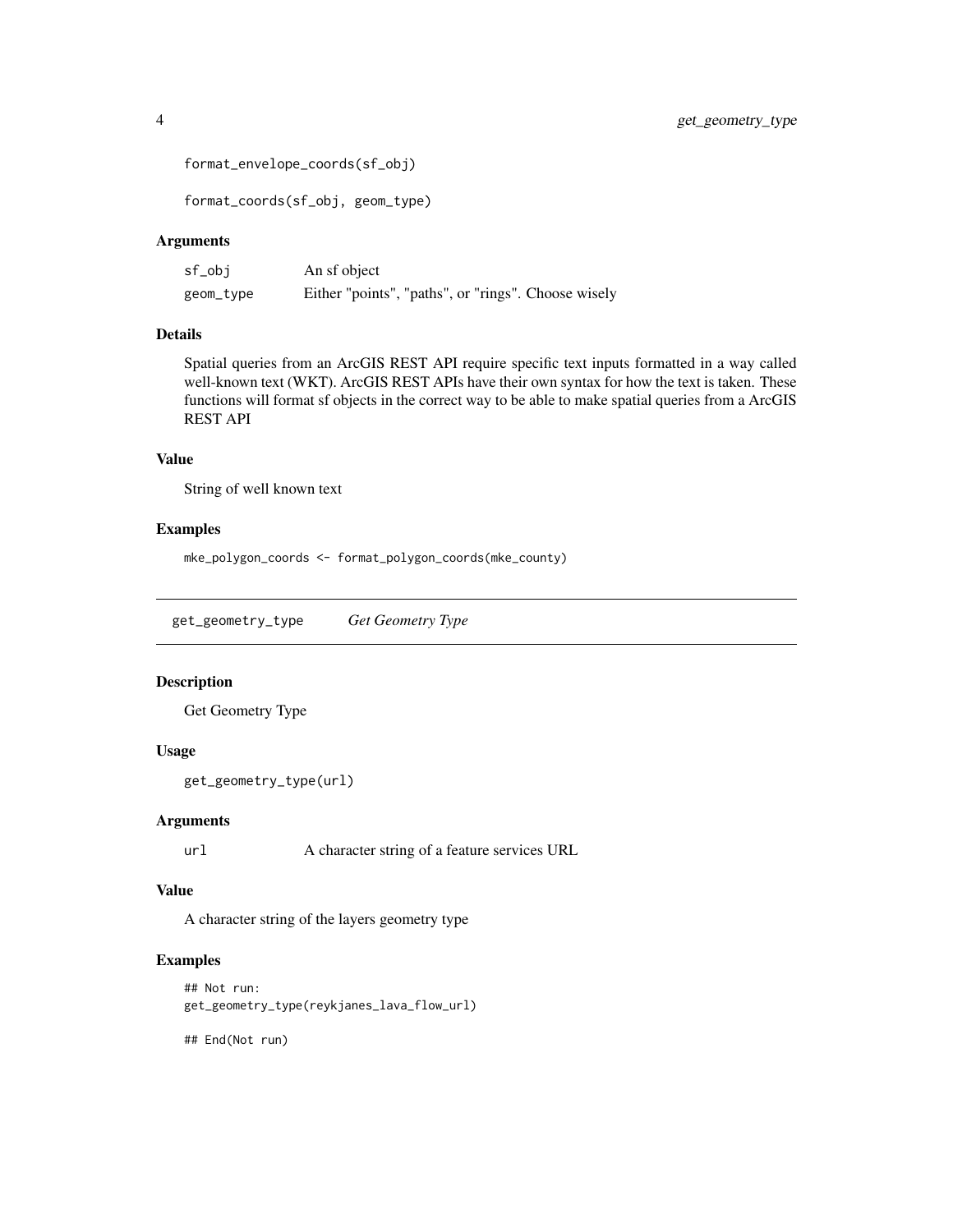<span id="page-4-1"></span><span id="page-4-0"></span>

#### Description

This function retrieves image service layers from an ArcGIS REST services API and returns them as a RasterStack object

#### Usage

```
get_image_layer(
 url,
  sf_object = NULL,
 bbox = NULL,token = ",
  clip_raster = TRUE,
  format = "png",
  transparent = TRUE,
  ...
\lambda
```
#### **Arguments**

| url         | A character string of the url for the layer to pull                                                                                                                                                                                                         |
|-------------|-------------------------------------------------------------------------------------------------------------------------------------------------------------------------------------------------------------------------------------------------------------|
| sf_object   | An sf object used for the bounding box                                                                                                                                                                                                                      |
| bbox        | Character string of the bounding box                                                                                                                                                                                                                        |
| token       | A character string of the token (if needed)                                                                                                                                                                                                                 |
| clip_raster | Logical. Should the raster be clipped to contain only the pixels that reside in the<br>sf_object? By default, ArcGIS returns some overlapping edge pixels. Setting<br>clip_raster to TRUE (default) will remove these using mask from the raster<br>package |
| format      | The raster format desired. Default is "png"                                                                                                                                                                                                                 |
| transparent | Logical. Retrieve a raster with a transparent background (TRUE, default) or not<br>(FALSE)                                                                                                                                                                  |
| $\ddotsc$   | Additional arguments to pass to the ArcGIS REST API                                                                                                                                                                                                         |

# Details

This is one of the core functions of the package. It retrieves image service layers from an ArcGIS REST API designated by the URL. These layers require a bounding box to query the map layer, which is either taken from the sf\_object argument or optionally can be passed via the bbox argument. Either sf\_object or bbox are optional, but one of them must be present.

All of the querying parameters are sent via a POST request to the URL, so if there are issues with passing additional parameters via ... first determine how they fit into the POST request and make adjustments as needed. This syntax can be tricky if you're not used to it.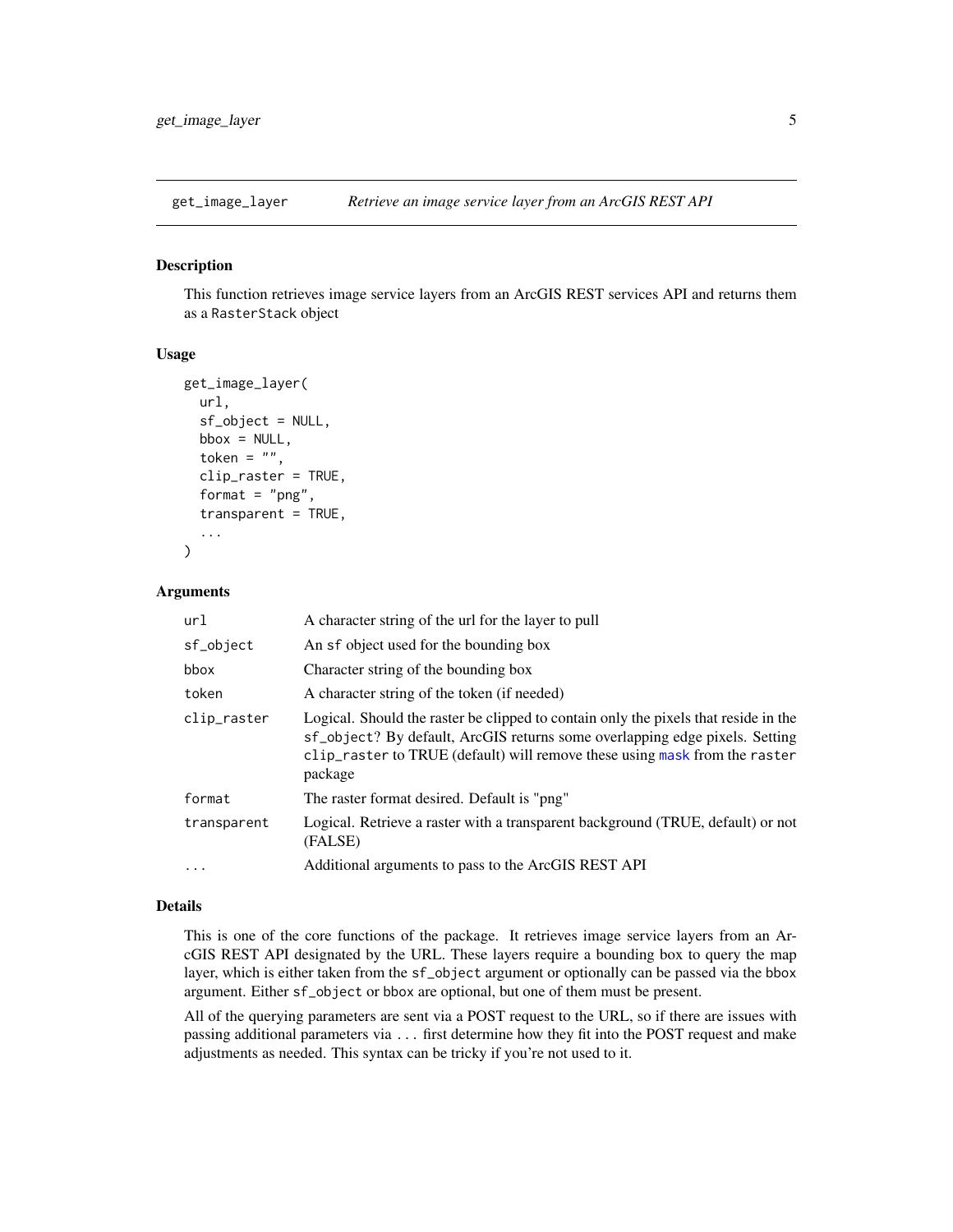# <span id="page-5-0"></span>Value

A "RasterStack" object

#### Examples

```
## Not run:
wi_leaf_off_layer <- get_image_layer(wi_leaf_off_url, wis_poly)
plot_layer(wi_leaf_off_layer, outline_poly = wis_poly)
```
## End(Not run)

<span id="page-5-2"></span>get\_layers\_by\_spatial *Retrieve ArcGIS REST API spatial layer by spatial query*

#### <span id="page-5-1"></span>Description

These functions are wrappers around [get\\_spatial\\_layer](#page-11-1) that are specialized for querying by a spatial layer. They will make a POST request to the query URL which returns data (if available) based on the appropriate spatial feature (geometry) and relationship (sp\_rel).

#### Usage

```
get_layer_by_poly(url, geometry, sp_rel = "contains", ...)
get_layer_by_line(url, geometry, sp_rel = "intersects", ...)
get_layer_by_point(url, geometry, sp_rel = "intersects", ...)
get_layer_by_multipoint(url, geometry, sp_rel = "intersects", ...)
get_layer_by_envelope(url, geometry, sp_rel = "intersects", ...)
get_layer_by_spatial(
  url,
  geometry,
  geom_type,
  sp_ref = NULL,
  sp_rel = "intersects",
  ...
\mathcal{L}
```
# Arguments

| url      | A character string of the url for the layer to pull                               |
|----------|-----------------------------------------------------------------------------------|
| geometry | An sf object used for the spatial query                                           |
| sp_rel   | Character. The type of relationship to query by. Possible options include "inter- |
|          | sects", "contains", and "crosses"                                                 |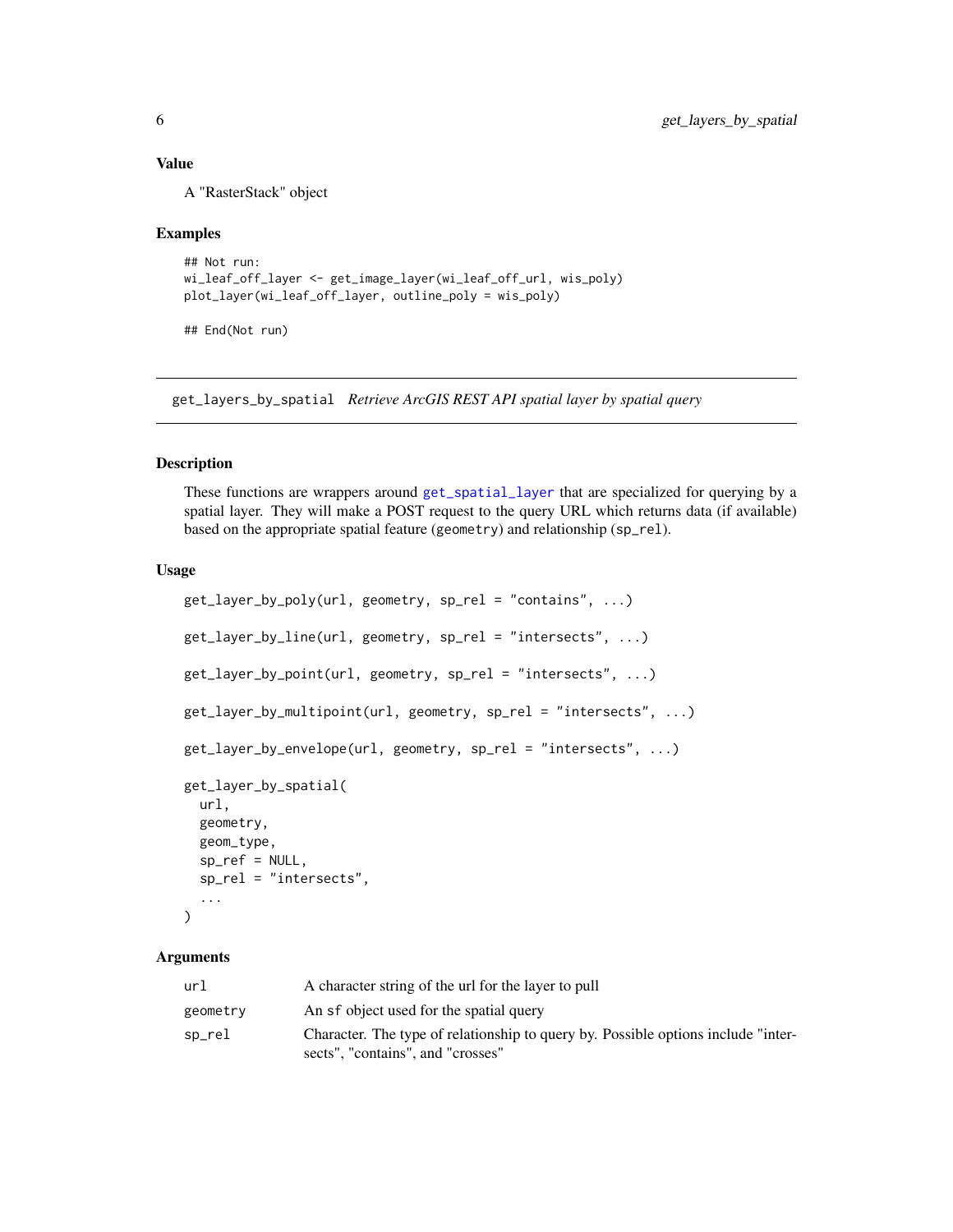<span id="page-6-0"></span>

| .         | Additional arguements to pass to get_spatial_layer                                                                                               |
|-----------|--------------------------------------------------------------------------------------------------------------------------------------------------|
| geom_type | A character of the geometry type to be used. This param is automatically speci-<br>fied in all get_layer_by_* functions except get_spatial_layer |
| sp_ref    | The spatial reference value                                                                                                                      |

# Value

An object of class "sf" of the appropriate layer

#### Examples

```
base_wdnr_url <- "https://dnrmaps.wi.gov/arcgis/rest/services/"
hydro_path <- "WT_SWDV/WT_Inland_Water_Resources_WTM_Ext_v2/MapServer/2"
hydro_url <- paste0(base_wdnr_url, hydro_path)
mke_waters <- get_layer_by_poly(url = hydro_url, mke_county)
```
get\_layer\_html *Pull the HTML body from a web page*

# Description

Used internally to pull HTML for a layer's web page so that the call doesn't have to be made twice in [get\\_geometry\\_type](#page-3-1) if the url provided there is for a raster layer.

#### Usage

get\_layer\_html(url)

#### Arguments

url Character. The URL of the web page

# Value

A character string of the HTML body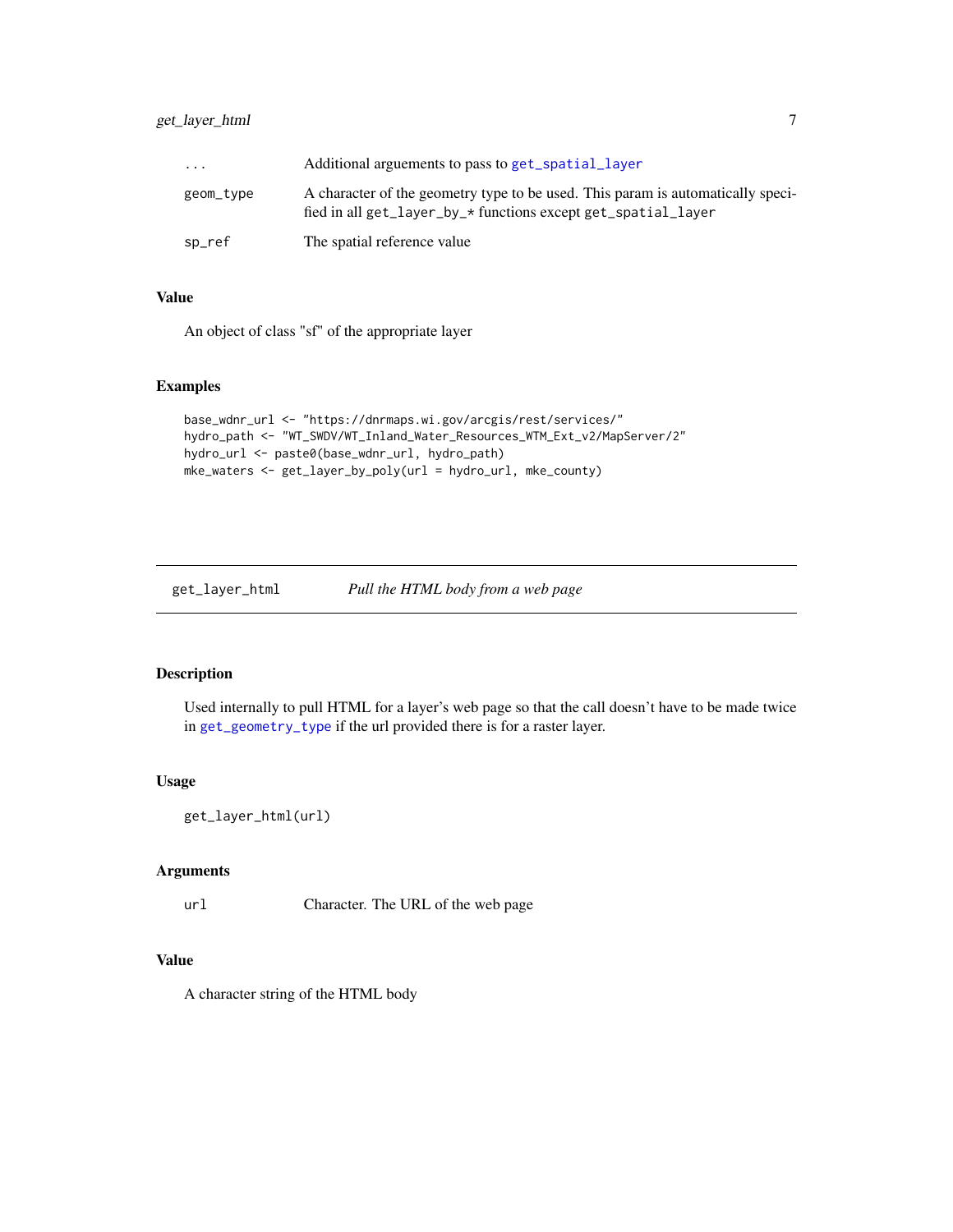<span id="page-7-2"></span><span id="page-7-0"></span>

### Description

Raster layers are accompanied with legends to identify what the colors mean. This function retrieves those legend values and returns them as a data.frame with the associated RGB color values. This will likely be most useful for plotting and analysis of map layers.

# Usage

get\_layer\_legend(url)

#### Arguments

url A URL to a Map or Image Service layer

#### Value

A data.frame with two columns (color, values) and the number of rows equal to the number of values in a layer

#### Examples

## Not run: get\_layer\_legend(wi\_landcover\_url)

## End(Not run)

<span id="page-7-1"></span>get\_map\_layer *Retrieve a map service layer from an ArcGIS REST API*

# Description

This function retrieves map service layers from an ArcGIS REST services API and returns them as a RasterLayer object

#### Usage

```
get_map_layer(
 url,
  sf_object = NULL,
 bbox = NULL,
  token = ",
  clip_raster = TRUE,
  format = "png",
```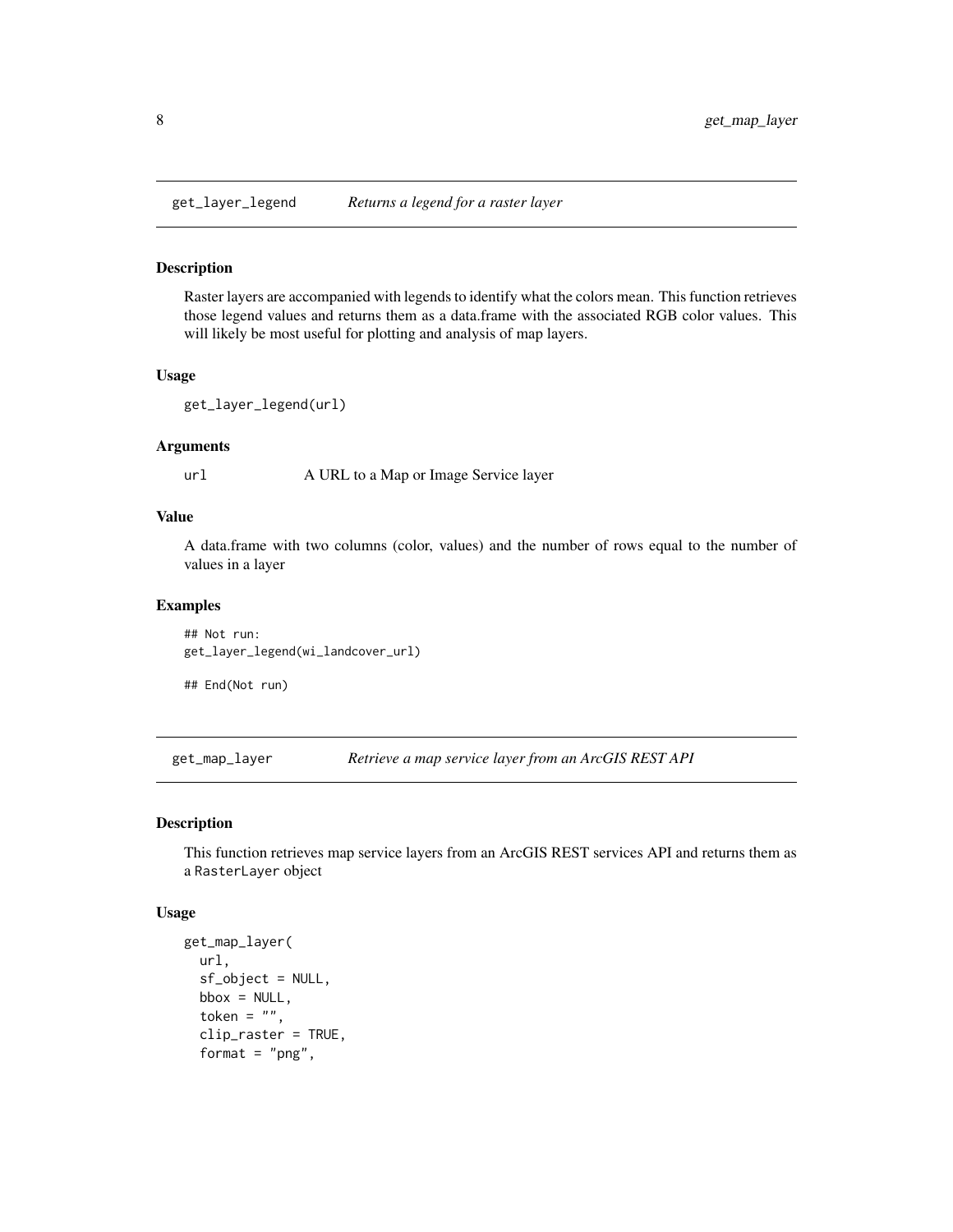```
transparent = TRUE,add_legend = TRUE,
...
```
#### Arguments

 $\lambda$ 

| url         | A character string of the url for the layer to pull                                                                                                                                                                                                         |
|-------------|-------------------------------------------------------------------------------------------------------------------------------------------------------------------------------------------------------------------------------------------------------------|
| sf_object   | An sf object used for the bounding box                                                                                                                                                                                                                      |
| bbox        | Character string of the bounding box                                                                                                                                                                                                                        |
| token       | A character string of the token (if needed)                                                                                                                                                                                                                 |
| clip_raster | Logical. Should the raster be clipped to contain only the pixels that reside in the<br>sf_object? By default, ArcGIS returns some overlapping edge pixels. Setting<br>clip_raster to TRUE (default) will remove these using mask from the raster<br>package |
| format      | The raster format desired. Default is "png"                                                                                                                                                                                                                 |
| transparent | Logical. Retrieve a raster with a transparent background (TRUE, default) or not<br>(FALSE)                                                                                                                                                                  |
| add_legend  | Logical. Pull legend and match to color values (TRUE, default) or not (FALSE)                                                                                                                                                                               |
|             | Additional arguments to pass to the ArcGIS REST API                                                                                                                                                                                                         |

# Details

This is one of the core functions of the package. It retrieves map service layers from an ArcGIS REST API designated by the URL. These layers require a bounding box to query the map layer, which is either taken from the sf<sub>-</sub>object argument or optionally can be passed via the bbox argument. Either sf\_object or bbox are optional, but one of them must be present.

All of the querying parameters are sent via a POST request to the URL, so if there are issues with passing additional parameters via ... first determine how they fit into the POST request and make adjustments as needed. This syntax can be tricky if you're not used to it.

# Value

A "RasterLayer" object

# Examples

```
## Not run:
wi_landcover<- get_map_layer(wi_landcover_url, wis_poly)
plot_layer(wi_landcover, outline_poly = wis_poly)
```
## End(Not run)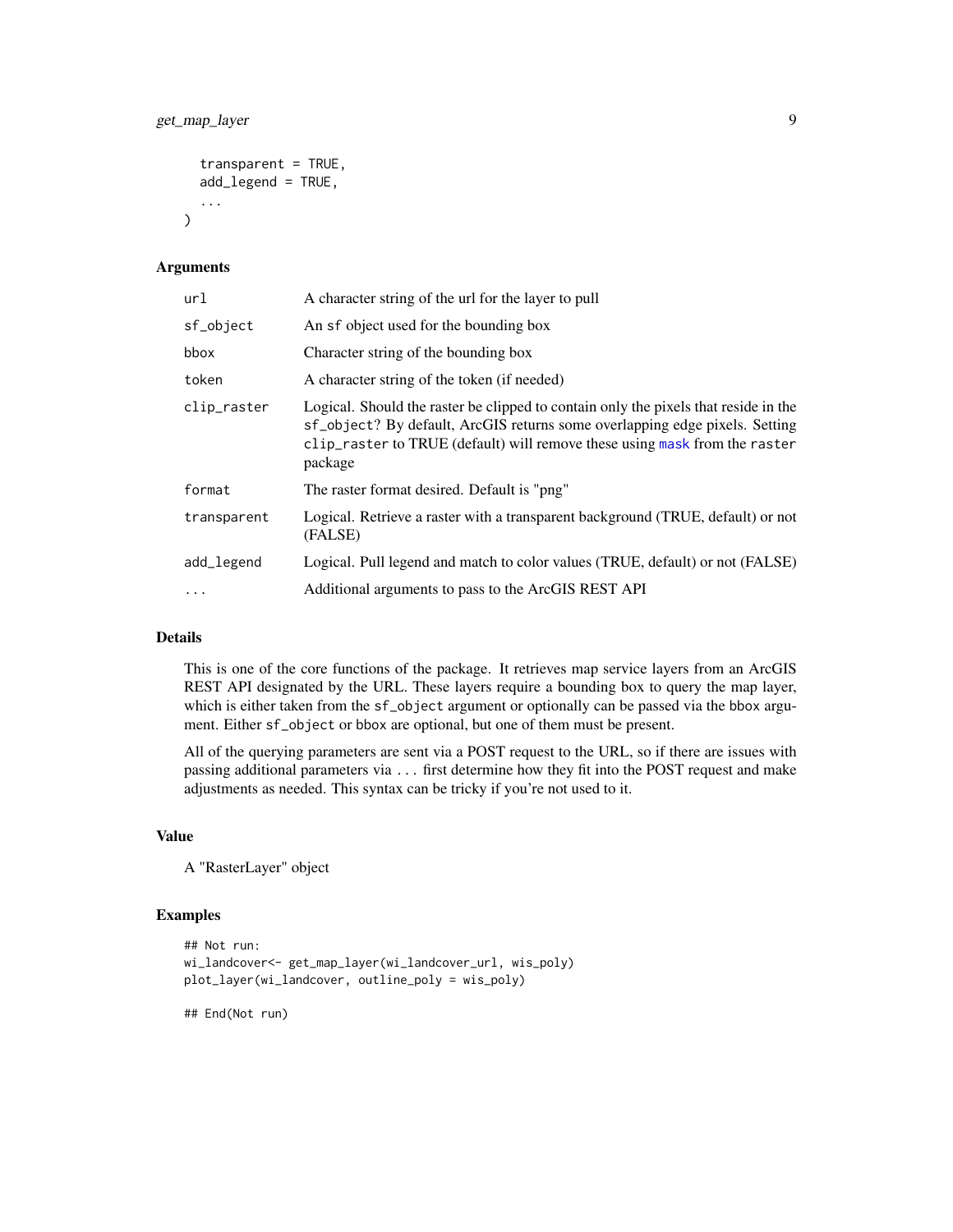<span id="page-9-0"></span>

#### Description

This is an internal function to pull raster layers from either a map service or an image service of an ArcGIS REST API. This function is the engine that drives [get\\_map\\_layer](#page-7-1) and [get\\_image\\_layer](#page-4-1)

#### Usage

```
get_raster_layer(
 url,
  sf_object = NULL,
 bbox = NULL,token = ",
  clip_raster = TRUE,
  format = "png",transparent = TRUE,
  export_type = "map",add_legend = FALSE,
  ...
\mathcal{E}
```
# Arguments

| url         | A character string of the url for the layer to pull                                                                                                                                                                                                         |
|-------------|-------------------------------------------------------------------------------------------------------------------------------------------------------------------------------------------------------------------------------------------------------------|
| sf_object   | An sf object used for the bounding box                                                                                                                                                                                                                      |
| bbox        | Character string of the bounding box                                                                                                                                                                                                                        |
| token       | A character string of the token (if needed)                                                                                                                                                                                                                 |
| clip_raster | Logical. Should the raster be clipped to contain only the pixels that reside in the<br>sf_object? By default, ArcGIS returns some overlapping edge pixels. Setting<br>clip_raster to TRUE (default) will remove these using mask from the raster<br>package |
| format      | The raster format desired. Default is "png"                                                                                                                                                                                                                 |
| transparent | Logical. Retrieve a raster with a transparent background (TRUE, default) or not<br>(FALSE)                                                                                                                                                                  |
| export_type | Character. Either "map" or "image" for the respective service layer desired                                                                                                                                                                                 |
| add_legend  | Logical. Pull legend and match to color values (TRUE, default) or not (FALSE)                                                                                                                                                                               |
| $\cdots$    | Additional arguments to pass to the ArcGIS REST API                                                                                                                                                                                                         |

# Value

An object of type RasterLayer if export\_type = "map" or an object of type RasterStack if export\_type = "image"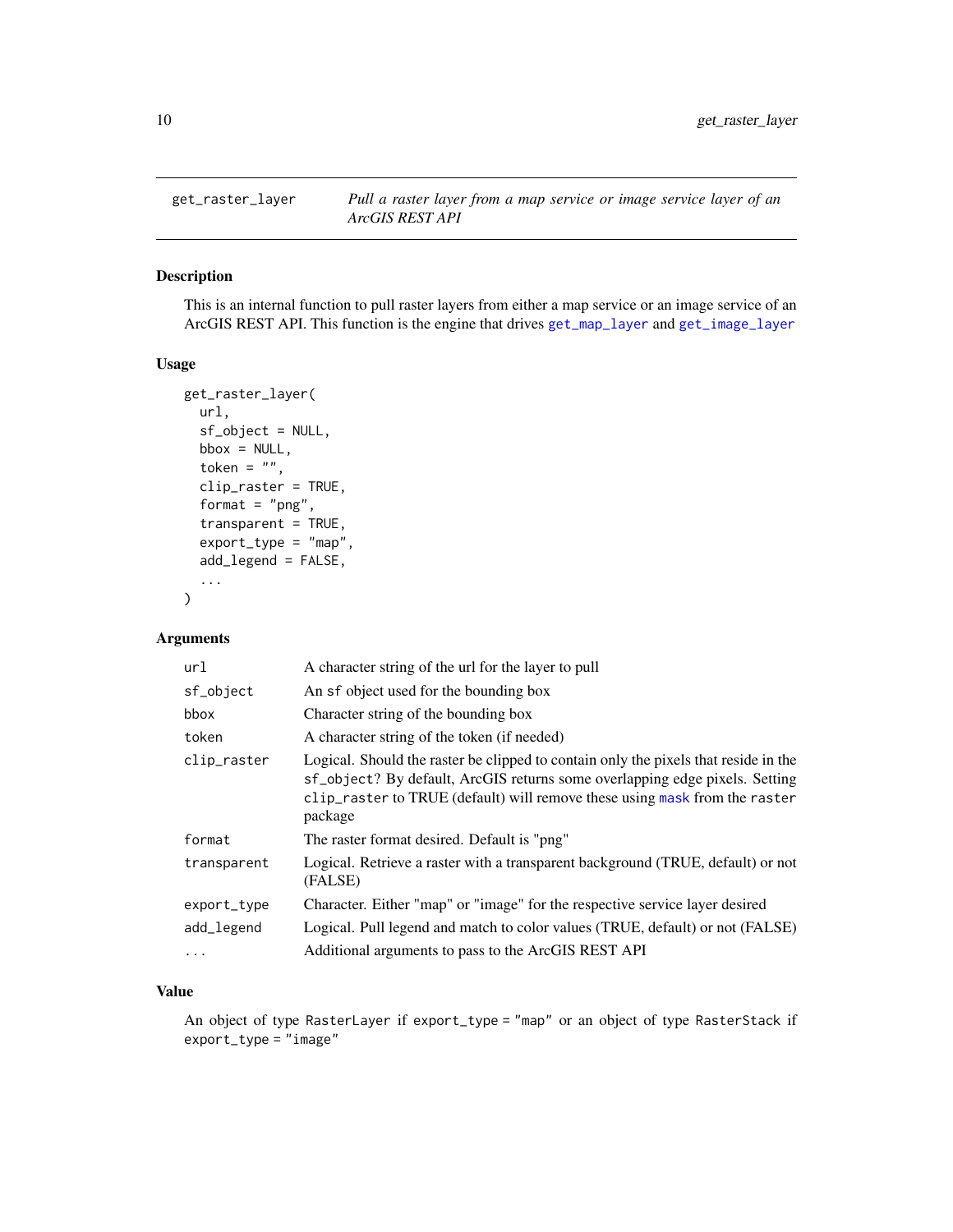<span id="page-10-0"></span>get\_service\_type *Get elements of a Service or Layer from an ArcGIS REST endpoint*

#### Description

This family of functions is meant to pull attributes from a particular service or layer hosted on an ArcGIS REST API. If the service is an ImageServer or MapServer, then the behavior will be slightly different than for a Feature Layer (see details).

# Usage

get\_service\_type(url, ...)

#### Arguments

| url      | A character string of a valid layer URL      |
|----------|----------------------------------------------|
| $\cdots$ | Only used internally, but html can be passed |

# Details

get\_service\_type will return the type of service or layer for the respective URL (or html) that is passed to the function. For a feature layer the function should return "feature\_layer", for a Image or Map Server the function will return "image" or "map", respectively.

get\_geometry\_type will return the geometry type of feature service layers housed on an ArcGIS REST API server. If a URL is provided that points to a map or image layer the function will return an error (i.e. only feature layers have geometry types).

get\_supported\_operations will simply return a character vector that lists the supported operations for url.

# Value

A character string defining the layer type

# Examples

```
## Not run:
get_service_type(reykjanes_lava_flow_url)
```
## End(Not run)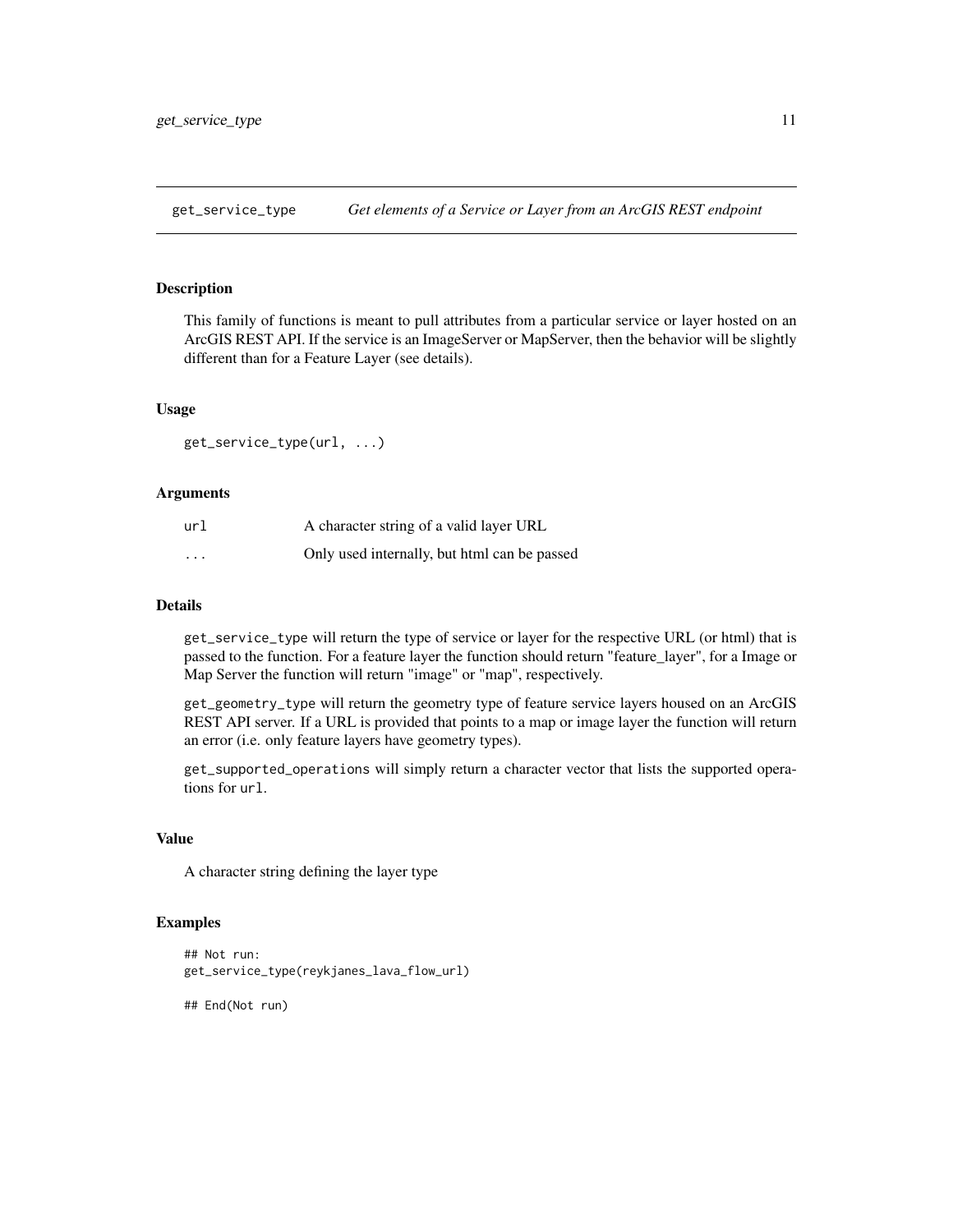<span id="page-11-0"></span>

# Description

Return CRS value of an sf object

# Usage

get\_sf\_crs(sf\_obj)

# Arguments

sf\_obj An object of class sf

# Value

A numeric value referring to the coordinate reference system

# Examples

get\_sf\_crs(iceland\_poly)

<span id="page-11-1"></span>get\_spatial\_layer *Retrieve a feature service layer from an ArcGIS REST API*

# Description

This function retrieves spatial layers present in Feature Service layers of an ArcGIS REST services API and returns them as an sf object

# Usage

```
get_spatial_layer(
  url,
  out_fields = c("*"),where = "1=1",token = ",
  sf_type = NULL,
 head = FALSE,...
\mathcal{E}
```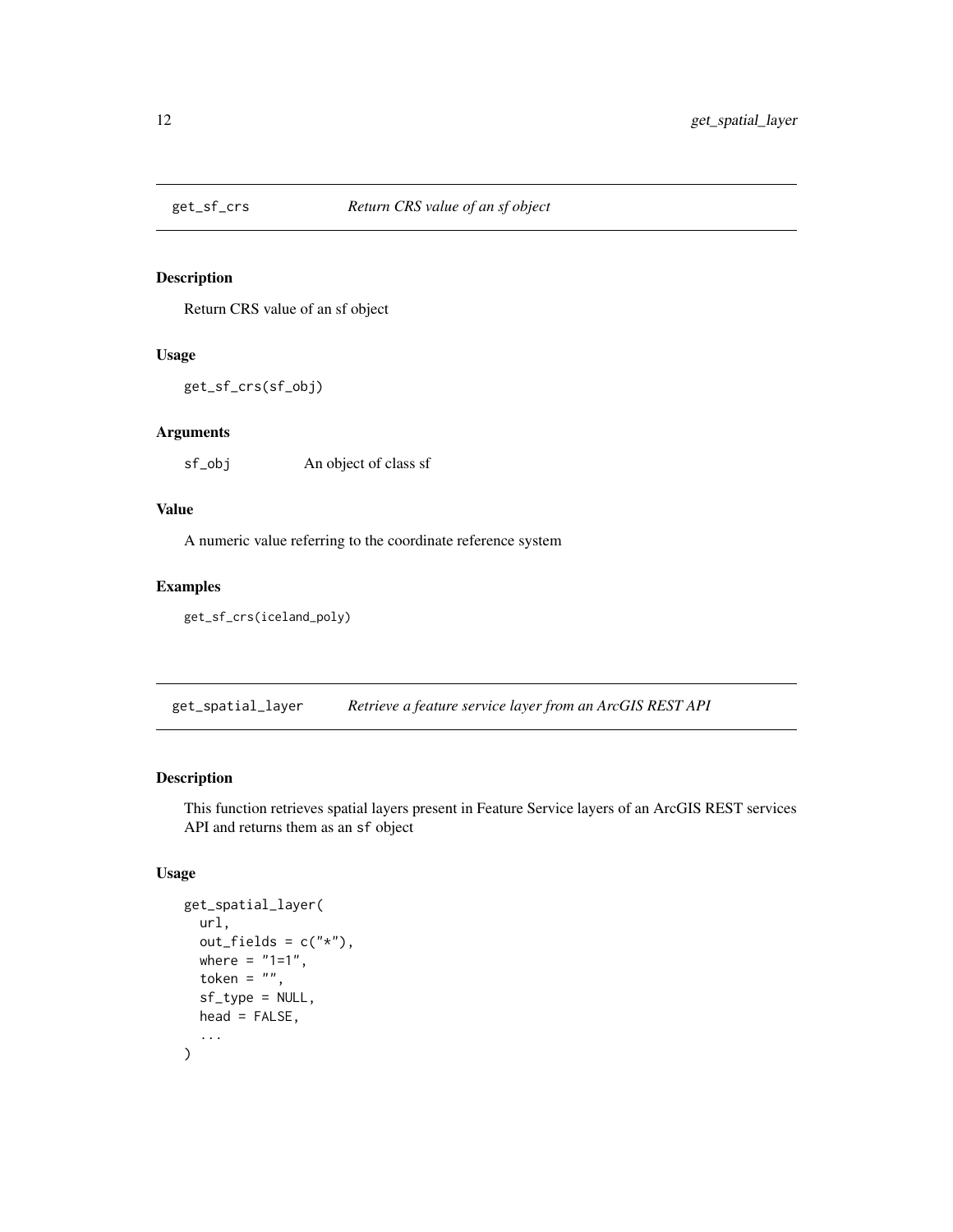#### <span id="page-12-0"></span>**Arguments**

| url        | A character string of the url for the layer to pull                                                                                                                                                          |
|------------|--------------------------------------------------------------------------------------------------------------------------------------------------------------------------------------------------------------|
| out_fields | A character string of the fields to pull for each layer                                                                                                                                                      |
| where      | A character string of the where condition. Default is $1=1$                                                                                                                                                  |
| token      | A character string of the token (if needed)                                                                                                                                                                  |
| sf_type    | A character string specifying the layer geometry to convert to sf ("esriGeome-<br>tryPolygon", "esriGeometryPoint", "esriGeometryPolyline"), if NULL (default)<br>the server will take its best guess        |
| head       | Logical or numeric. Limits the number of records returned from a query. If<br>TRUE, only the first 10 records will be returned. If numeric, then the number of<br>records specified in head will be returned |
| $\ddots$ . | Additional arguements to pass to the ArcGIS REST POST request                                                                                                                                                |

#### Details

This is one of the core functions of this package. It retrieves spatial layers from feature services of an ArcGIS REST API designated by the URL. Additional querying features can be passed such as a SQL WHERE statement (where argument) or spatial queries as well as any other types of queries that the ArcGIS REST API accepts (using ...). However, for easier spatial querying see [get\\_layers\\_by\\_spatial](#page-5-2).

All of the querying parameters are sent via a POST request to the URL, so if there are issues with passing additional parameters via ... first determine how they fit into the POST request and make adjustments as needed. This syntax can be tricky if you're not used to it.

# Value

An object of class "sf" of the appropriate layer

# Examples

```
## Not run:
# lava flows on Reykjanes (pr. 'rake-yah-ness') peninsula in Iceland
lava_flows <- get_spatial_layer(reykjanes_lava_flow_url)
plot_layer(lava_flows, outline_poly = reykjanes_poly)
plot_layer(lava_flows, outline_poly = iceland_poly)
## End(Not run)
```
match\_raster\_colors *Match colors in RasterLayer color space to the provided legend values*

# Description

Colors provided by the legend do not always correspond exactly with the colors in the colortable of a RasterLayer object. They are usually pretty close, though, so this function finds the closest colors, maps them to the appropriate colors in the Raster\* object, and applies that to the legend.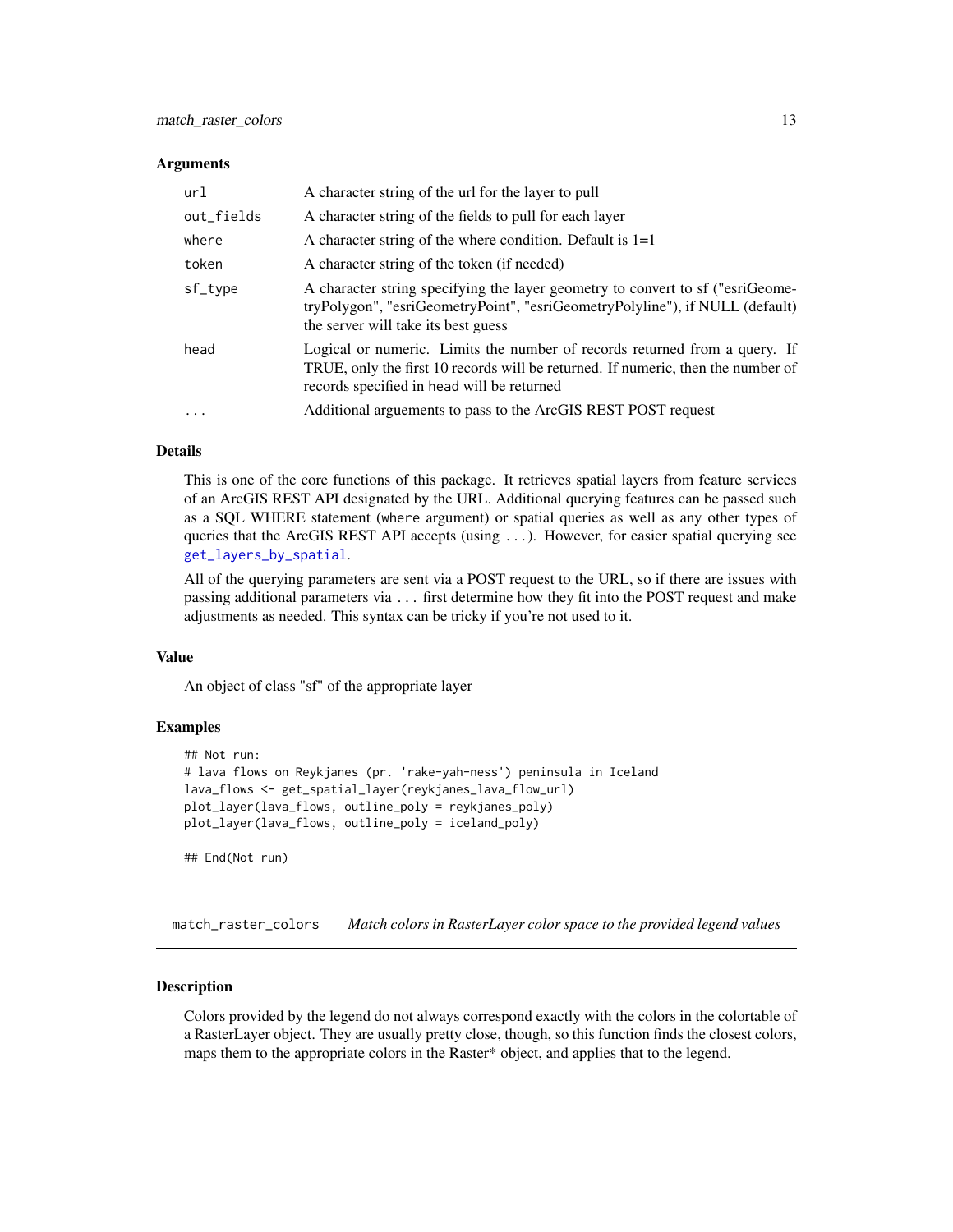#### Usage

```
match_raster_colors(legend, x)
```
#### Arguments

| legend | An object of class raster_legend as returned by get_layer_legend |
|--------|------------------------------------------------------------------|
|        | A RasterLayer object as returned by get_map_layer                |

# Details

Raster colors in x are mapped to those in legend by converting the RGB hexadecimal values to a 3D vector of values for red, green and blue. The closest values are then assigned using 3D Pythagorean theorem to compute the distance among all colors. The minimum distance in three dimensional space is the color in x that gets mapped to the appropriate color in legend.

# Value

A raster\_legend object with corrected colors to match those in x

# Examples

```
## Not run:
wi_landcover <- get_map_layer(wi_landcover_url, wis_poly)
legend <- get_layer_legend(wi_landcover_url)
new_legend <- match_raster_colors(legend, wi_landcover_url)
```
## End(Not run)

<span id="page-13-1"></span>plot\_layer *Plot a spatial layer*

#### Description

This function plots a spatial layer as returned from [get\\_spatial\\_layer](#page-11-1).

# Usage

```
plot_layer(x, ...)
plot_layer.sf(
 x,
  outline_poly = NULL,
 outline_size = 1.2,
  outline_color = "gray30",
 plot_pkg = "ggplot",
  ...
)
```
<span id="page-13-0"></span>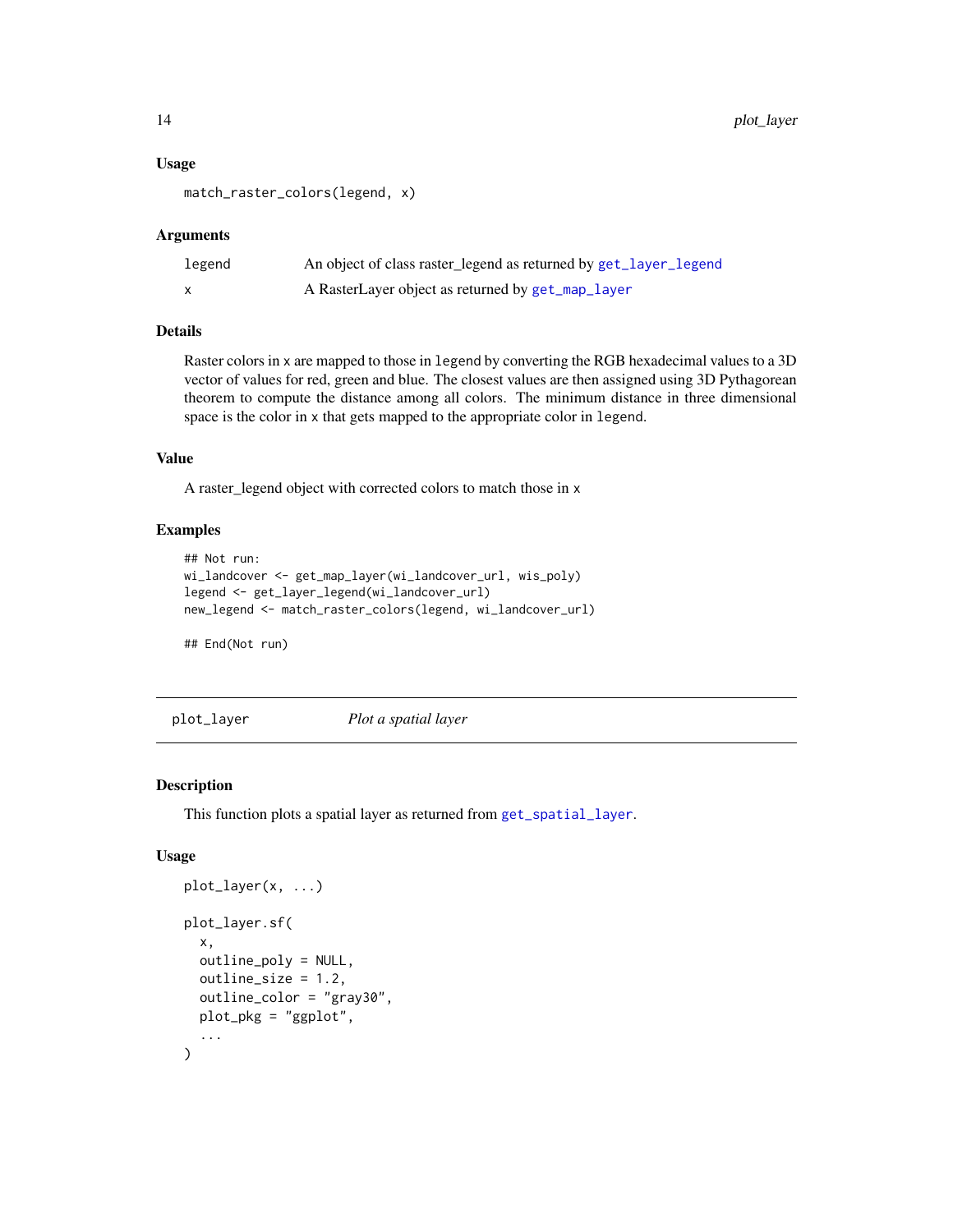# <span id="page-14-0"></span>Arguments

| $\mathsf{x}$  | An sf or Raster* object as returned from a get_*_layer function                 |
|---------------|---------------------------------------------------------------------------------|
| $\cdots$      | Additional arguments to plot_layer                                              |
| outline_poly  | Optional. An sf polygon to outline sf_data for context                          |
| outline_size  | Numeric argument that controls width of parameter                               |
| outline color | A character vector of a valid color                                             |
| plot_pkg      | Character. The plotting environment to use. Either "ggplot" (default) or "base" |

#### Value

Either a ggplot object, or simply plots x if plot\_pkg = "base"

# Examples

```
## Not run:
plot_layer(iceland_poly)
plot_layer(portage_county, outline_poly = wis_poly)
```
## End(Not run)

plot\_layer,RasterBrick-method *Plot a RasterBrick object*

# Description

Plot a RasterBrick object

# Usage

```
## S4 method for signature 'RasterBrick'
plot_layer(
 x,
 outline_poly = NULL,
 outline_size = 1.2,
 outline_color = "gray30",
 plot_pkg = "ggplot",
  ...
\mathcal{E}
```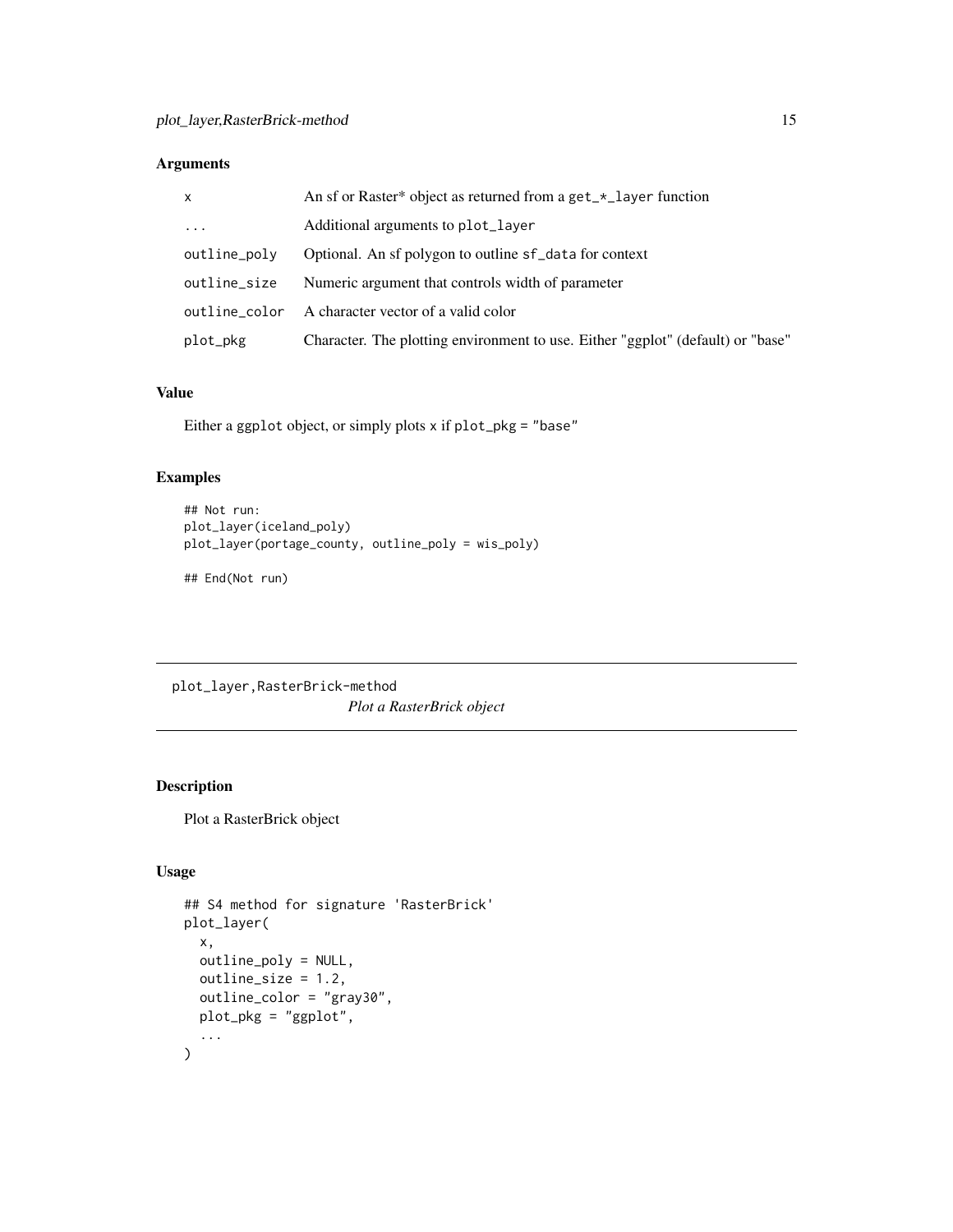# Arguments

| $\times$      | An sf or Raster* object as returned from a get_*_layer function                 |
|---------------|---------------------------------------------------------------------------------|
| outline_poly  | Optional. An sf polygon to outline sf_data for context                          |
| outline_size  | Numeric argument that controls width of parameter                               |
| outline_color | A character vector of a valid color                                             |
| plot_pkg      | Character. The plotting environment to use. Either "ggplot" (default) or "base" |
| $\cdots$      | Additional arguments to plot_layer                                              |

# Examples

```
## Not run:
wi_aerial <- get_map_layer(wi_leaf_off_url, wis_poly)
plot_layer(wi_aerial, outline_poly = wis_poly)
## End(Not run)
```
plot\_layer,RasterLayer-method

*Plot a RasterLayer object*

# Description

Plot a RasterLayer object

# Usage

```
## S4 method for signature 'RasterLayer'
plot_layer(
  x,
 outline_poly = NULL,
 outline_size = 1.2,
 outline_color = "gray30",
 legend = TRUE,
 plot_pkg = "ggplot",
  ...
\mathcal{L}
```
# Arguments

| $\mathsf{x}$        | An sf or Raster* object as returned from a get_*_layer function                                                |
|---------------------|----------------------------------------------------------------------------------------------------------------|
| outline_poly        | Optional. An sf polygon to outline sf_data for context                                                         |
| outline_size        | Numeric argument that controls width of parameter                                                              |
| outline_color       | A character vector of a valid color                                                                            |
| legend              | Logical. Only valid when plotting RasterLayers retrieved from get_map_layer<br>where legend was also retrieved |
| plot_pkg            | Character. The plotting environment to use. Either "ggplot" (default) or "base"                                |
| $\cdot \cdot \cdot$ | Additional arguments to plot_layer                                                                             |

<span id="page-15-0"></span>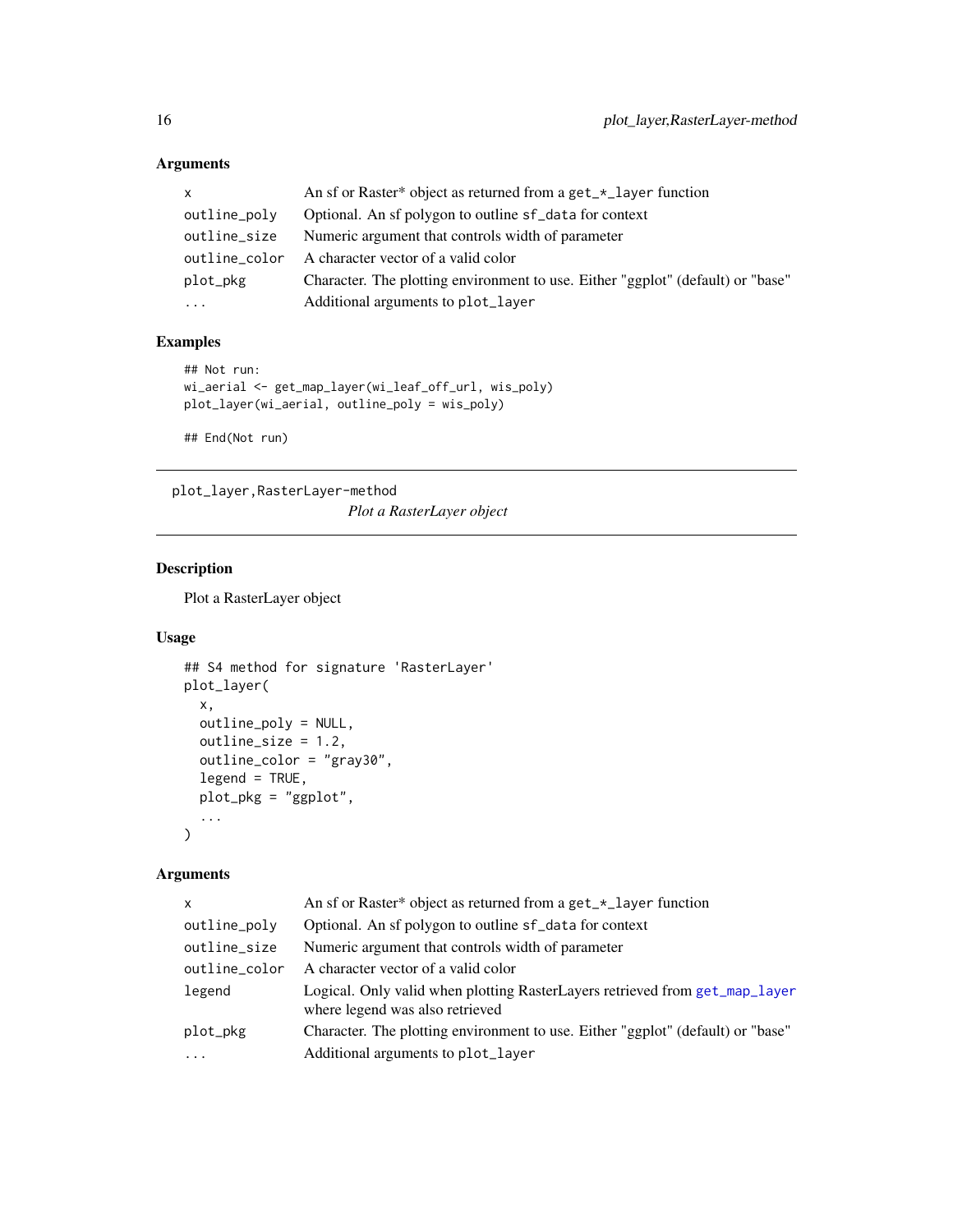# <span id="page-16-0"></span>plot\_layer,RasterStack-method 17

# Examples

```
## Not run:
wi_landcover <- get_map_layer(wi_landcover_url, wis_poly)
plot_layer(wi_landcover, outline_poly = wis_poly)
```
## End(Not run)

plot\_layer,RasterStack-method *Plot a RasterStack object*

# Description

Plot a RasterStack object

# Usage

```
## S4 method for signature 'RasterStack'
plot_layer(
 x,
 outline_poly = NULL,
 outline_size = 1.2,
 outline_color = "gray30",
 plot_pkg = "ggplot",
  ...
\mathcal{L}
```
# Arguments

| $\mathsf{x}$  | An sf or Raster* object as returned from a get_*_layer function                 |
|---------------|---------------------------------------------------------------------------------|
| outline_poly  | Optional. An sf polygon to outline sf_data for context                          |
| outline_size  | Numeric argument that controls width of parameter                               |
| outline color | A character vector of a valid color                                             |
| plot_pkg      | Character. The plotting environment to use. Either "ggplot" (default) or "base" |
| $\cdots$      | Additional arguments to plot_layer                                              |

# Examples

```
## Not run:
wi_aerial <- get_map_layer(wi_leaf_off_url, wis_poly)
plot_layer(wi_aerial, outline_poly = wis_poly)
```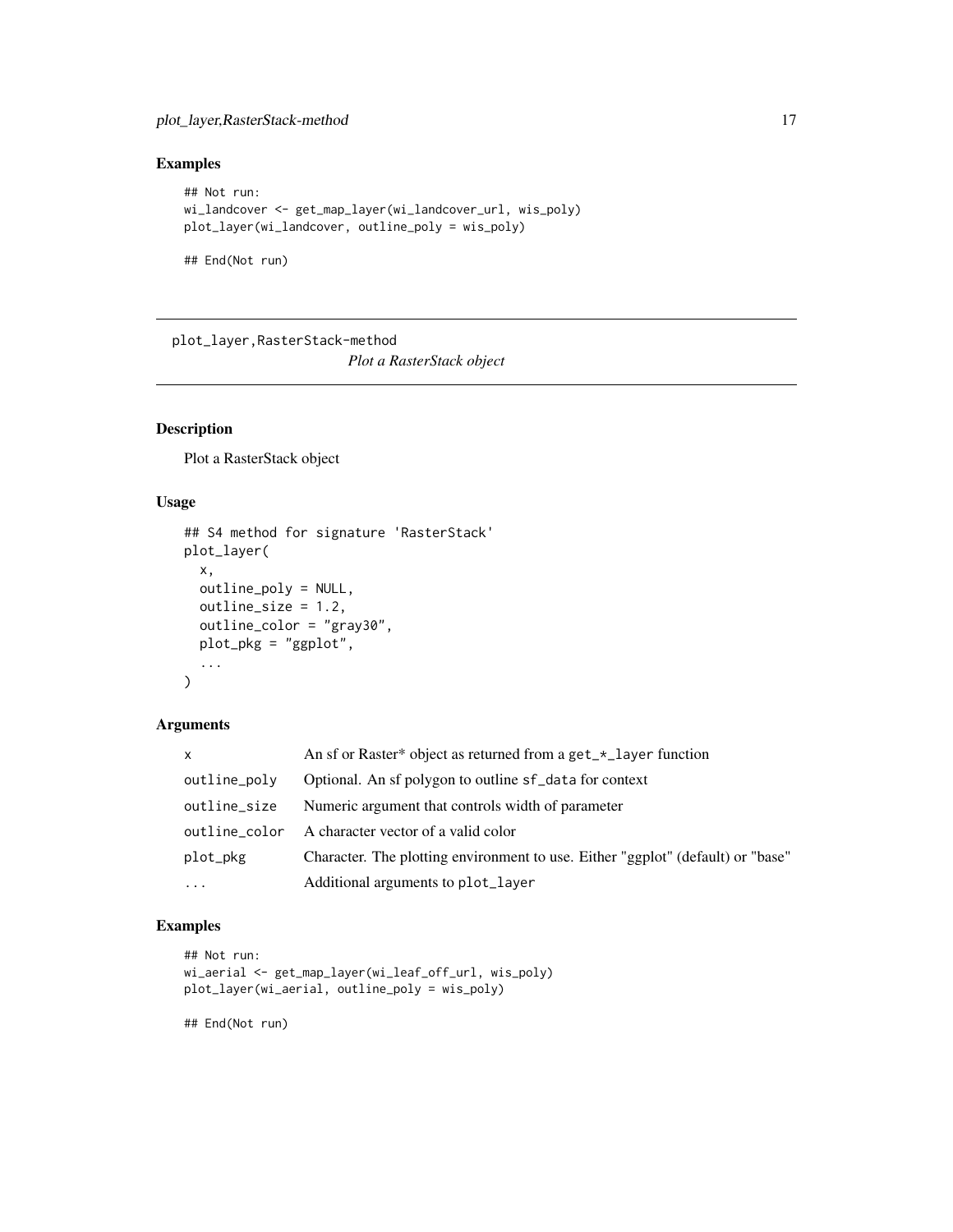<span id="page-17-0"></span>plot\_layer,sf-method *Plot an sf object*

# Description

Plot an sf object

# Usage

```
## S4 method for signature 'sf'
plot_layer(
  x,
 outline_poly = NULL,
 outline_size = 1.2,
 outline_color = "gray30",
 plot_pkg = "ggplot",
  ...
)
```
# Arguments

| $\mathsf{x}$  | An sf or Raster* object as returned from a get_*_layer function                 |
|---------------|---------------------------------------------------------------------------------|
| outline_poly  | Optional. An sf polygon to outline sf_data for context                          |
| outline_size  | Numeric argument that controls width of parameter                               |
| outline_color | A character vector of a valid color                                             |
| plot_pkg      | Character. The plotting environment to use. Either "ggplot" (default) or "base" |
| $\cdots$      | Additional arguments to plot_layer                                              |

# Examples

```
## Not run:
plot_layer(wis_poly)
## End(Not run)
```
raster\_colors *Convert RasterLayer into data.frame of colors for each pixel that can be used for plotting*

# Description

This function is used internally by [plot\\_layer](#page-13-1) to convert a Raster\* object to a data.frame of colors for each pixel that can be used for plotting with ggplot2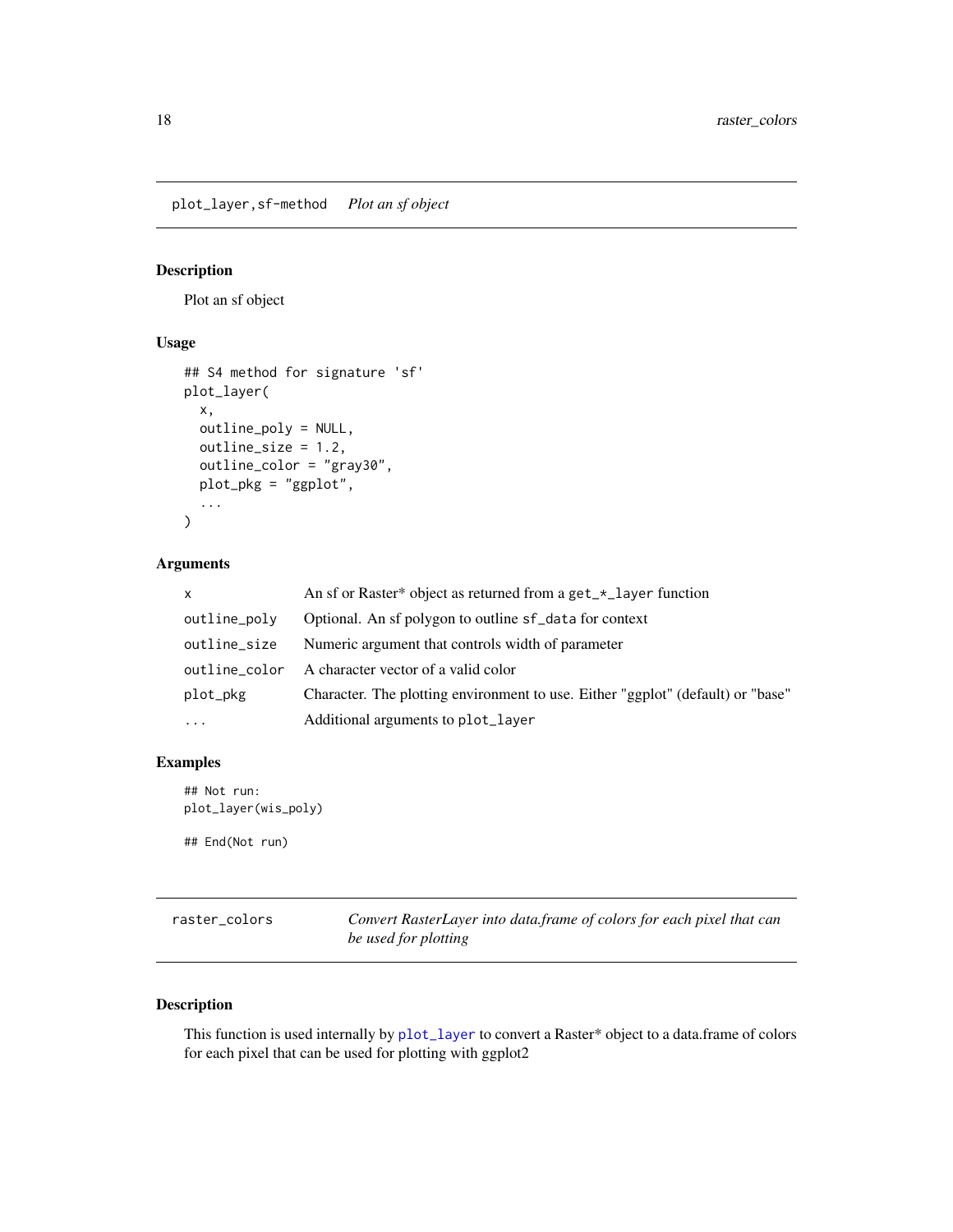#### <span id="page-18-0"></span>Usage

raster\_colors(x)

#### Arguments

x A Raster\* object

#### Value

A data.frame with 3 columns and length(raster\_object) rows. Two of these columns are the x-y coordinates of each pixel, and one is a value for color that can be used for plotting

# Examples

```
## Not run:
wi_landcover <- get_map_layer(wi_landcover_url, wis_poly)
wi_landcover_data <- raster_colors(wi_landcover)
head(wi_landcover_data)
```
## End(Not run)

```
raster_colors,RasterBrick-method
```
*Convert RasterBrick into data.frame of colors that can be used for plotting*

#### Description

This function is used internally by [plot\\_layer](#page-13-1) to convert a RasterBrick object to a data.frame of colors for each pixel that can be used for plotting with ggplot2. Note that this function assumes that the first three bands in the RasterBrick objects are the RGB values and all additional bands are ignored.

#### Usage

```
## S4 method for signature 'RasterBrick'
raster_colors(x)
```
# Arguments

x A RasterBrick object

# Value

A data.frame with 3 columns and length(raster\_object) rows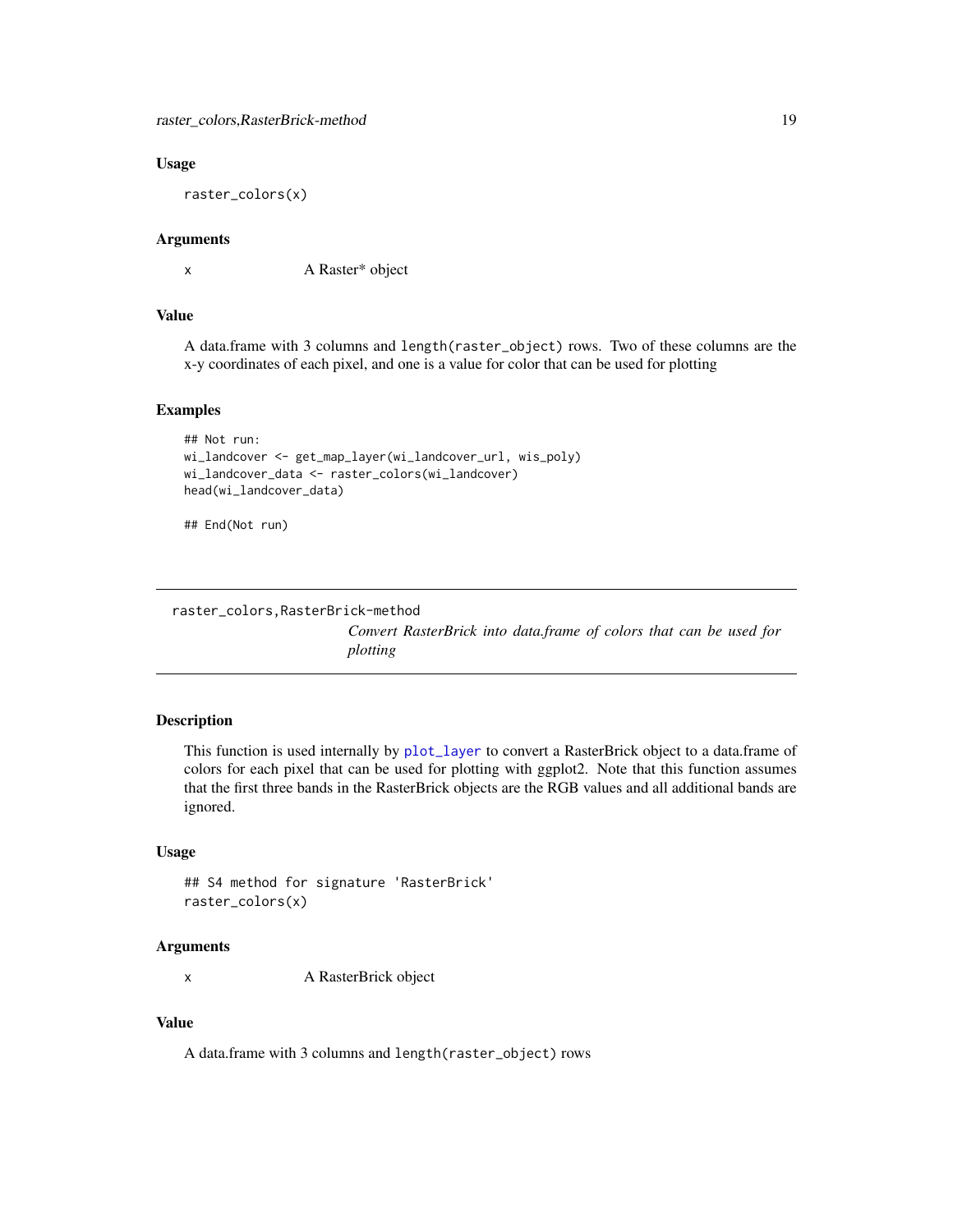# Examples

```
## Not run:
wi_leaf_off_layer <- get_image_layer(wi_leaf_off_url, wis_poly)
wi_leaf_off_data <- raster_colors(wi_leaf_off_layer)
## End(Not run)
```
raster\_colors,RasterLayer-method

*Convert RasterLayer into data.frame of colors that can be used for plotting*

# Description

This function is used internally by [plot\\_layer](#page-13-1) to convert a RasterLayer object to a data.frame of colors for each pixel that can be used for plotting with ggplot2

#### Usage

## S4 method for signature 'RasterLayer' raster\_colors(x)

# Arguments

x A RasterLayer object

# Value

A data.frame with 3 columns and length(raster\_object) rows

#### Examples

```
## Not run:
wi_landcover <- get_map_layer(wi_landcover_url, wis_poly)
wi_landcover_data <- raster_colors(wi_landcover)
## End(Not run)
```
<span id="page-19-0"></span>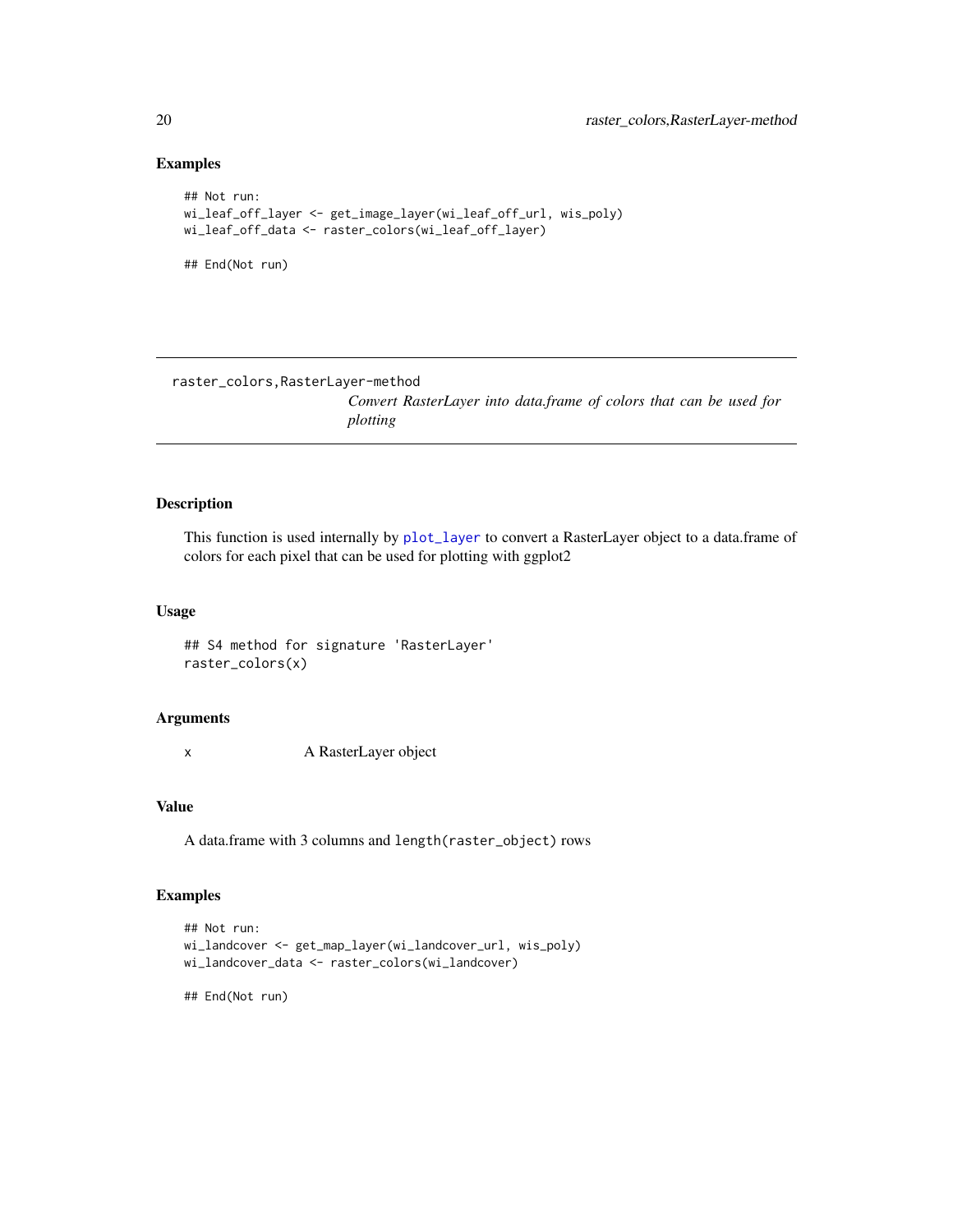*Convert RasterStack into data.frame of colors that can be used for plotting*

#### <span id="page-20-0"></span>Description

This function is used internally by [plot\\_layer](#page-13-1) to convert a RasterStack object to a data.frame of colors for each pixel that can be used for plotting with ggplot2. Note that this function assumes that the first three bands in the RasterStack objects are the RGB values and all additional bands are ignored.

#### Usage

## S4 method for signature 'RasterStack' raster\_colors(x)

#### Arguments

x A RasterStack object

#### Value

A data.frame with 3 columns and length(raster\_object) rows

# Examples

```
## Not run:
wi_leaf_off_layer <- get_image_layer(wi_leaf_off_url, wis_poly)
wi_leaf_off_data <- raster_colors(wi_leaf_off_layer)
```
## End(Not run)

sf\_example\_polys *Various example sf polygons*

# Description

These are sf polygons that are used for examples throughout the package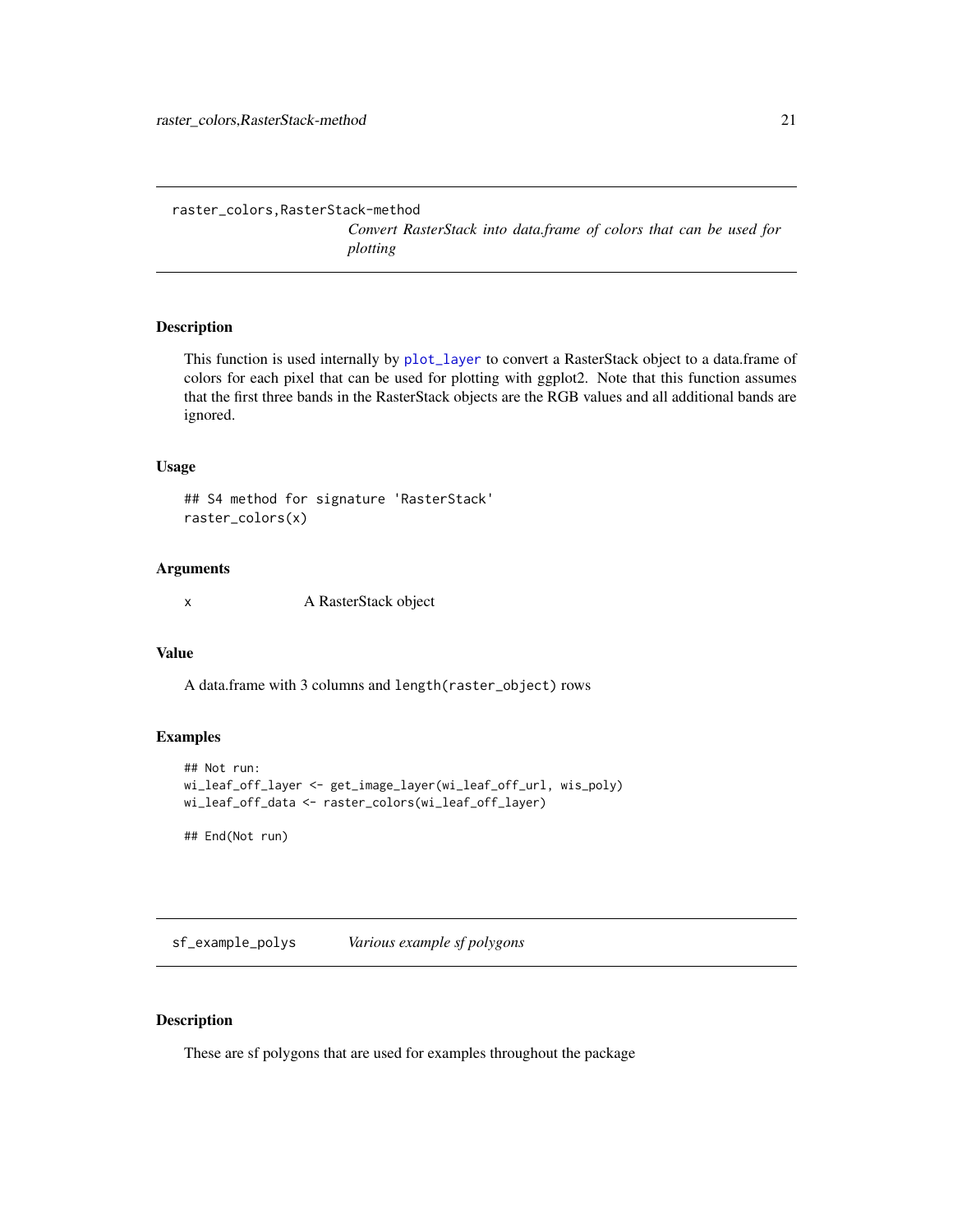# Usage

iceland\_poly

mke\_county

portage\_county

reykjanes\_poly

wis\_counties

wis\_poly

cook\_creek\_ws

cook\_creek\_streams

cook\_creek\_env

mke\_river

poly\_streams\_contains

poly\_streams\_crosses

sugar\_creek

sugar\_creek\_env

trout\_hab\_project\_pt

trout\_hab\_project\_pts

example\_poly

trout\_hab\_project\_pts

# Format

An object of class sf and data.frame:

An object of class sf (inherits from data.frame) with 1 rows and 3 columns. An object of class sf (inherits from data.frame) with 1 rows and 3 columns. An object of class sf (inherits from data.frame) with 1 rows and 2 columns. An object of class sf (inherits from data.frame) with 72 rows and 3 columns. An object of class sf (inherits from data.frame) with 1 rows and 2 columns. An object of class sf (inherits from data.frame) with 1 rows and 7 columns.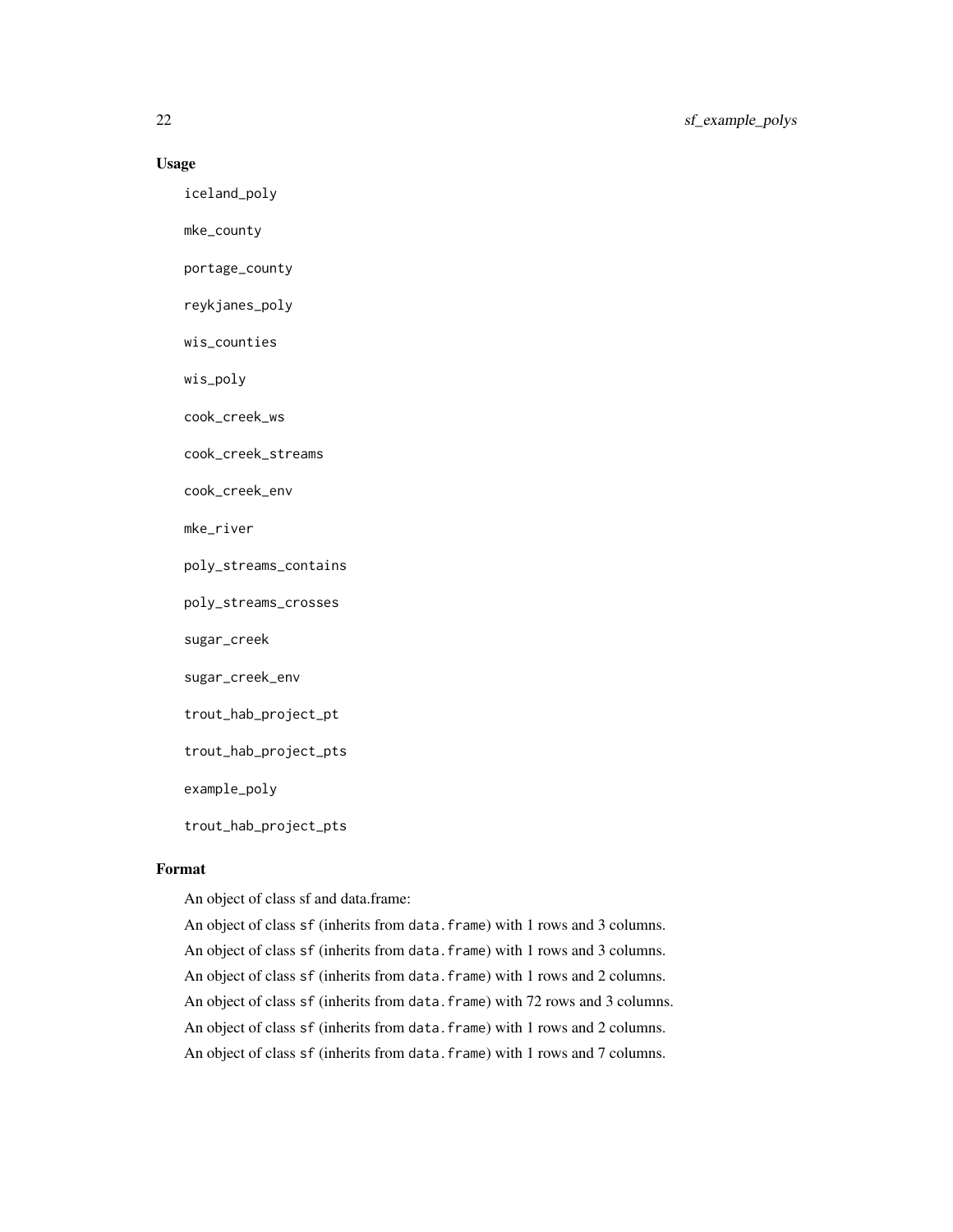<span id="page-22-0"></span>An object of class sf (inherits from tbl\_df, tbl, data.frame) with 5 rows and 3 columns. An object of class sf (inherits from tbl\_df, tbl, data.frame) with 10 rows and 3 columns. An object of class sf (inherits from tbl\_df, tbl, data.frame) with 5 rows and 5 columns. An object of class sf (inherits from data.frame) with 1 rows and 28 columns. An object of class sf (inherits from data.frame) with 4 rows and 28 columns. An object of class sf (inherits from data.frame) with 7 rows and 28 columns. An object of class sf (inherits from data.frame) with 15 rows and 28 columns. An object of class sf (inherits from data.frame) with 1 rows and 11 columns. An object of class sf (inherits from data.frame) with 4 rows and 11 columns. An object of class sf (inherits from data.frame) with 1 rows and 1 columns. An object of class sf (inherits from data.frame) with 4 rows and 11 columns.

#### Source

ggplot2's [map\\_data](#page-0-0) and [Wisconsin DNR ArcGIS REST API](https://dnrmaps.wi.gov/arcgis/rest/services)

sf\_example\_raster *Various example raster objects*

#### Description

These are raster objects that are used for examples throughout the package

#### Usage

```
wi_landcover
```
wi\_aerial\_imagery

#### Format

An object of class RasterLayer of dimension 400 x 400 x 1.

An object of class RasterBrick of dimension 200 x 200 x 3.

#### Source

[Wisconsin DNR ArcGIS Image Server](https://dnrmaps.wi.gov/arcgis_image/rest/services)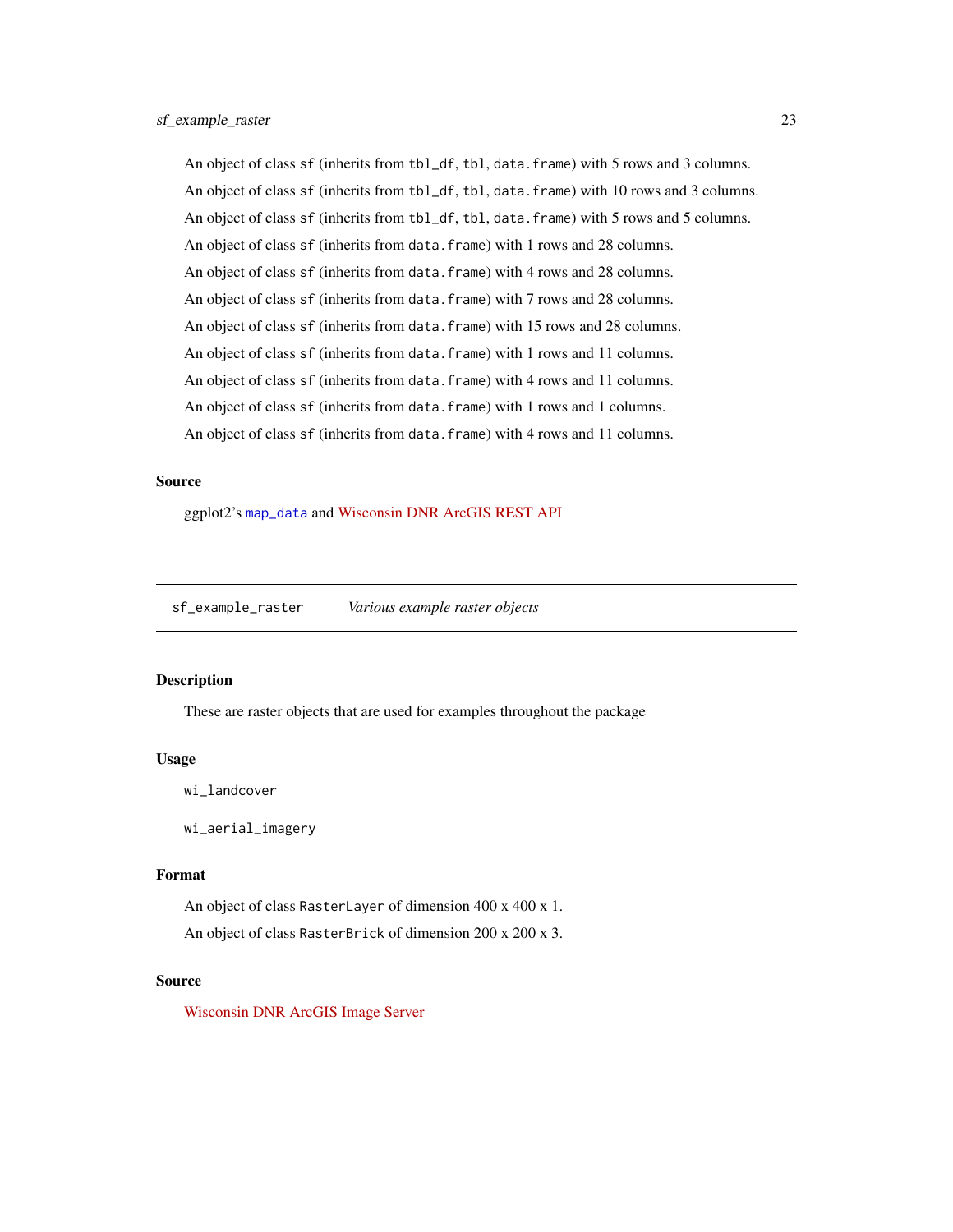<span id="page-23-1"></span><span id="page-23-0"></span>

# Description

These are simple wrapper functions for creating sf objects from points

# Usage

sf\_line(..., crs = 4326)  $sf\_point(..., crs = 4326)$ sf\_points(..., crs = 4326)  $sf\_polygon(..., crs = 4326)$ sf\_box(xmin, ymin, xmax, ymax, crs = 4326)

# Arguments

| $\cdot$ | The coordinates of the object                     |
|---------|---------------------------------------------------|
| crs     | The coordinate reference system. Defaults to 4326 |
|         | xmin, xmax, ymin, ymax                            |
|         | Corners for sf box                                |

#### Value

An sf object of the appropriate type

# Examples

```
pt_a <- c(-90, 45)pt_b <- c(-89, 44)pt <- sf_points(pt_a)
line <- sf_line(pt_a, pt_b)
```
sp\_rel\_lookups *Spatial relationship descriptor and lookup tables*

# Description

These data.frames are used to lookup and explain which spatial relation types go with different spatial queries.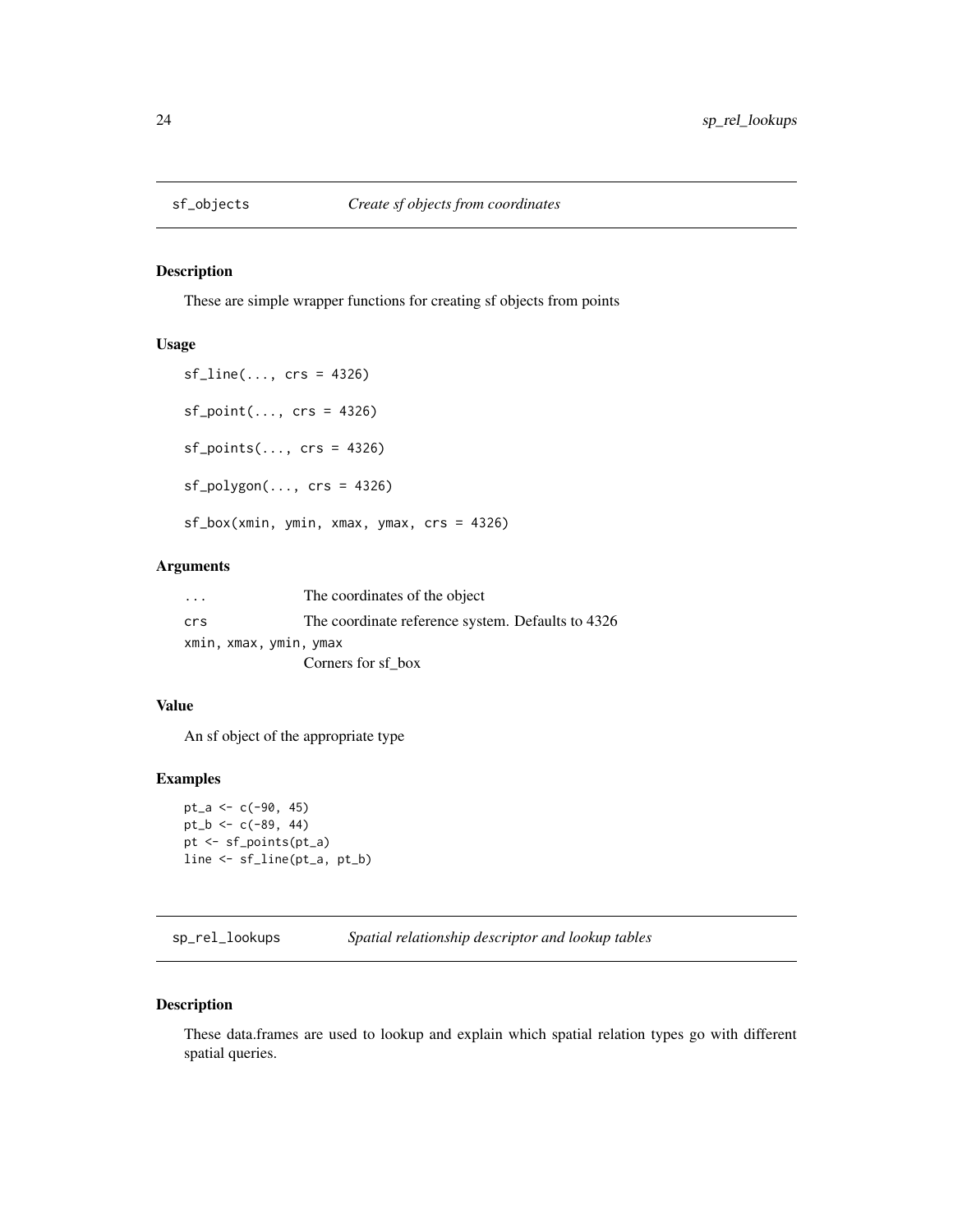<span id="page-24-0"></span>sp\_rel\_xref 25

#### Usage

sp\_rel\_valid

sp\_rel\_lookup

# Format

sp\_rel\_valid is a data.frame with 105 rows and 3 variables as follows:

feature\_class A feature class to be queried

query\_feature\_class The feature class used to do a spatial query

sp\_rel The spatial relationships that are valid for the feature class and query\_feature\_class combination

sp\_rel\_lookup is a data.frame with 9 rows and 2 variables as follows:

sp\_rel The spatial relationship being described

description A description of the sp\_rel

# Details

sp\_rel\_lookup explains the various different types of spatial relationships available through ArcGIS REST APIs. sp\_rel\_valid shows which spatial relationships are valid with different geometry types being queried and used to do spatial queries

#### Source

sp\_rel\_valid–Independent tests done specifically by and for arcpullr

sp\_rel\_lookup – [https://help.arcgis.com/en/webapi/wpf/apiref/ESRI.ArcGIS.Client~ESR](https://help.arcgis.com/en/webapi/wpf/apiref/ESRI.ArcGIS.Client~ESRI.ArcGIS.Client.Tasks.SpatialRelationship.html)I. [ArcGIS.Client.Tasks.SpatialRelationship.html](https://help.arcgis.com/en/webapi/wpf/apiref/ESRI.ArcGIS.Client~ESRI.ArcGIS.Client.Tasks.SpatialRelationship.html)

sp\_rel\_xref *Lookup function for shorthand versions of spatial relation text strings*

#### **Description**

After typing "esriSpatialRelIntersects" into 4 to 5 functions, you'll get pretty sick of typing that. This function serves to allow shorthand strings to be passed to the sp\_rel arguments of the [get\\_layers\\_by\\_spatial](#page-5-2) family of functions. For example, you can pass "intersects" to this function and it will return "esriSpatialRelIntersects"

#### Usage

sp\_rel\_xref(x)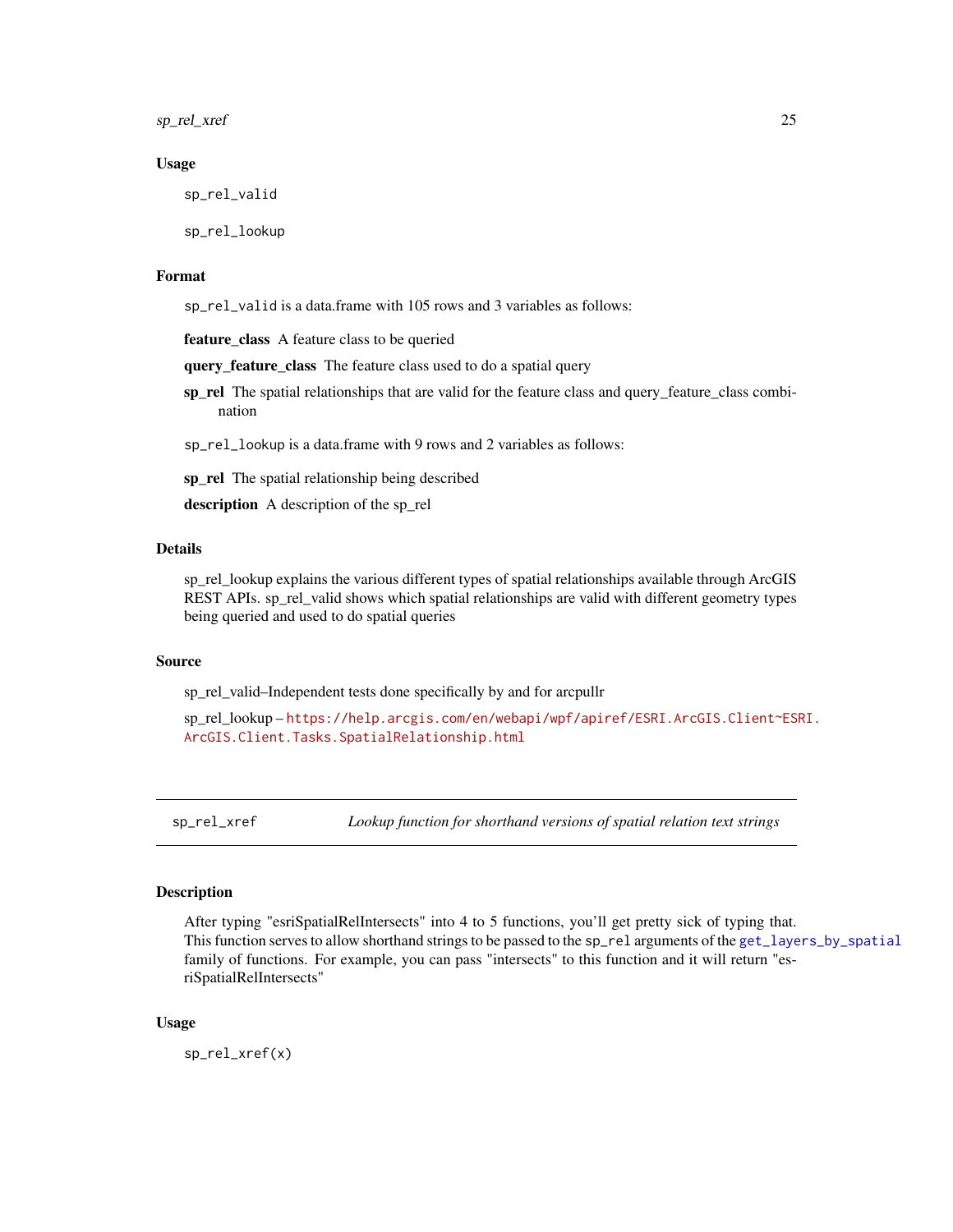#### <span id="page-25-0"></span>Arguments

x A character string. One of "contains", "crosses", "envelopeintersects", "indexintersects", "intersects", "overlaps", "relation", "touches", "within"

#### Value

The appropriately named ESRI version of x. For example, an x value of "intersects" returns "esriSpatialRelIntersects"

# Examples

```
sp_rel_xref("intersects")
```
<span id="page-25-1"></span>sql\_where *Format a SQL where clause from arguments*

# Description

This function will create a where statement that is compatible with [get\\_spatial\\_layer](#page-11-1)). This statement can then be passed to the where argument in this function.

#### Usage

 $sql\_where(..., rel\_op = "="")$ 

#### Arguments

| $\ddotsc$ | Named objects to be queried by                                                                                                                                                                         |
|-----------|--------------------------------------------------------------------------------------------------------------------------------------------------------------------------------------------------------|
| rel_op    | Character. The relational operator in the SQL clause (i.e. "=", "IN", "NOT IN",<br>etc.). If a single rel_op is provide with multiple  parameters then it will be<br>recycled length $(\ldots)$ times. |
|           |                                                                                                                                                                                                        |

# Value

A character string that can be passed to the where argument of get\_spatial\_layer

# Examples

```
## Not run:
wbics <- sql_where(WATERBODY_WBIC = c(805400, 804600), rel_op = "IN")
base_wdnr_url <- "https://dnrmaps.wi.gov/arcgis/rest/services/"
hydro_path <- "WT_SWDV/WT_Inland_Water_Resources_WTM_Ext_v2/MapServer/3"
hydro_url <- paste0(base_wdnr_url, hydro_path)
lakes <- get_spatial_layer(url = hydro_url, where = wbics)
plot_layer(lakes)
```
## End(Not run)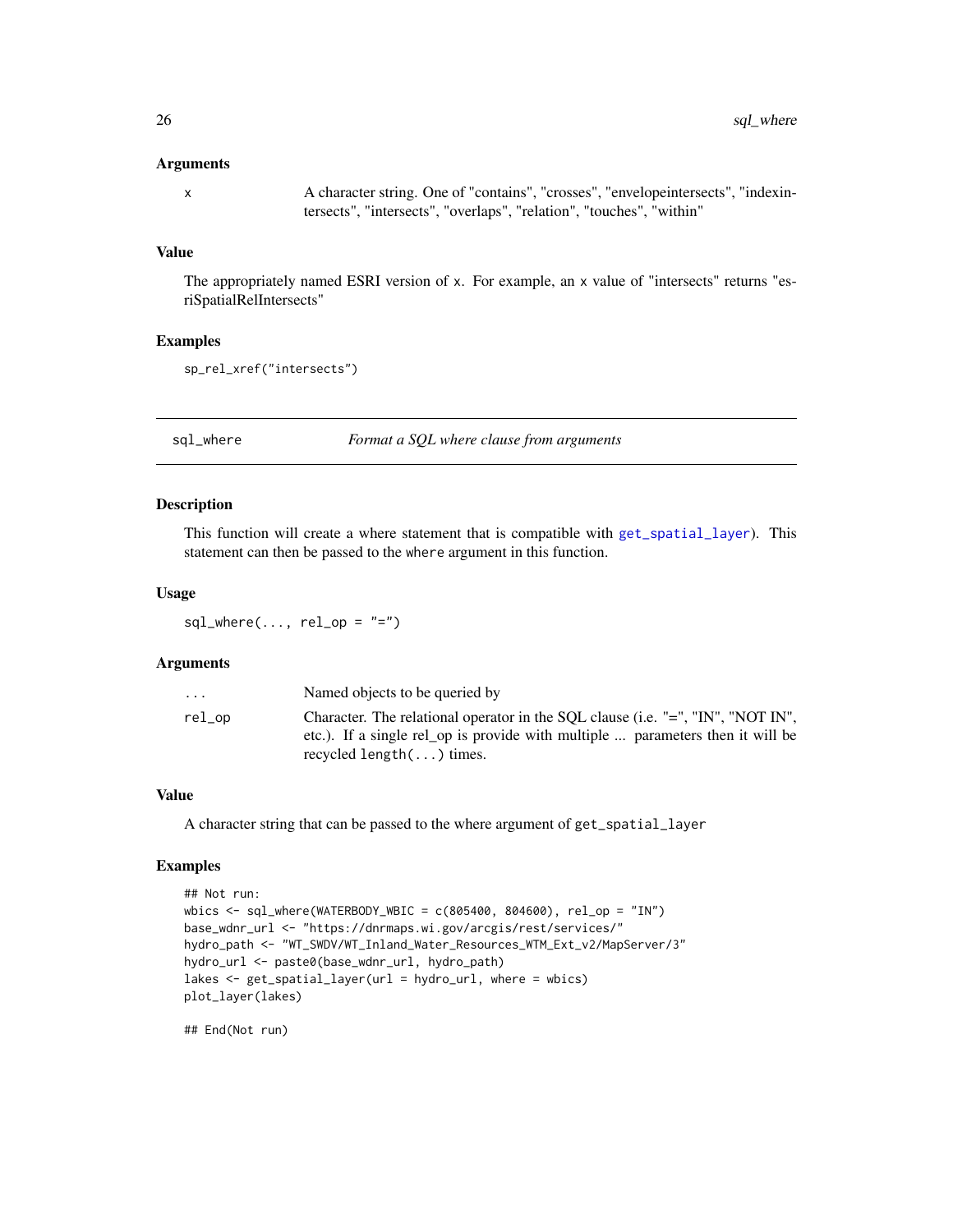<span id="page-26-0"></span>valid\_sp\_rel *Check to see which spatial relation types are applicable to the feature classes being queried and the sf objects use do to a spatial query*

# Description

Check to see which spatial relation types are applicable to the feature classes being queried and the sf objects use do to a spatial query

# Usage

valid\_sp\_rel(fc1, fc2, pull = TRUE)

# Arguments

| fc1  | Character. The feature class type being queried. Available options are "point",<br>"multipoint", "line", or "area".                            |
|------|------------------------------------------------------------------------------------------------------------------------------------------------|
| fc2  | Character. The geometry type of the sf object used to do a spatial query. Avail-<br>able options are "point", "multipoint", "line", or "area". |
| pull | Logical. Pull the available options (TRUE) or print all columns of the sp_rel_valid<br>data.frame for the appropriate fc1 and fc2              |

# Value

Either a vector or filtered data.frame showing the appropriate sp\_rels for the given feature classes

# Examples

```
valid_sp_rel("line", "line")
```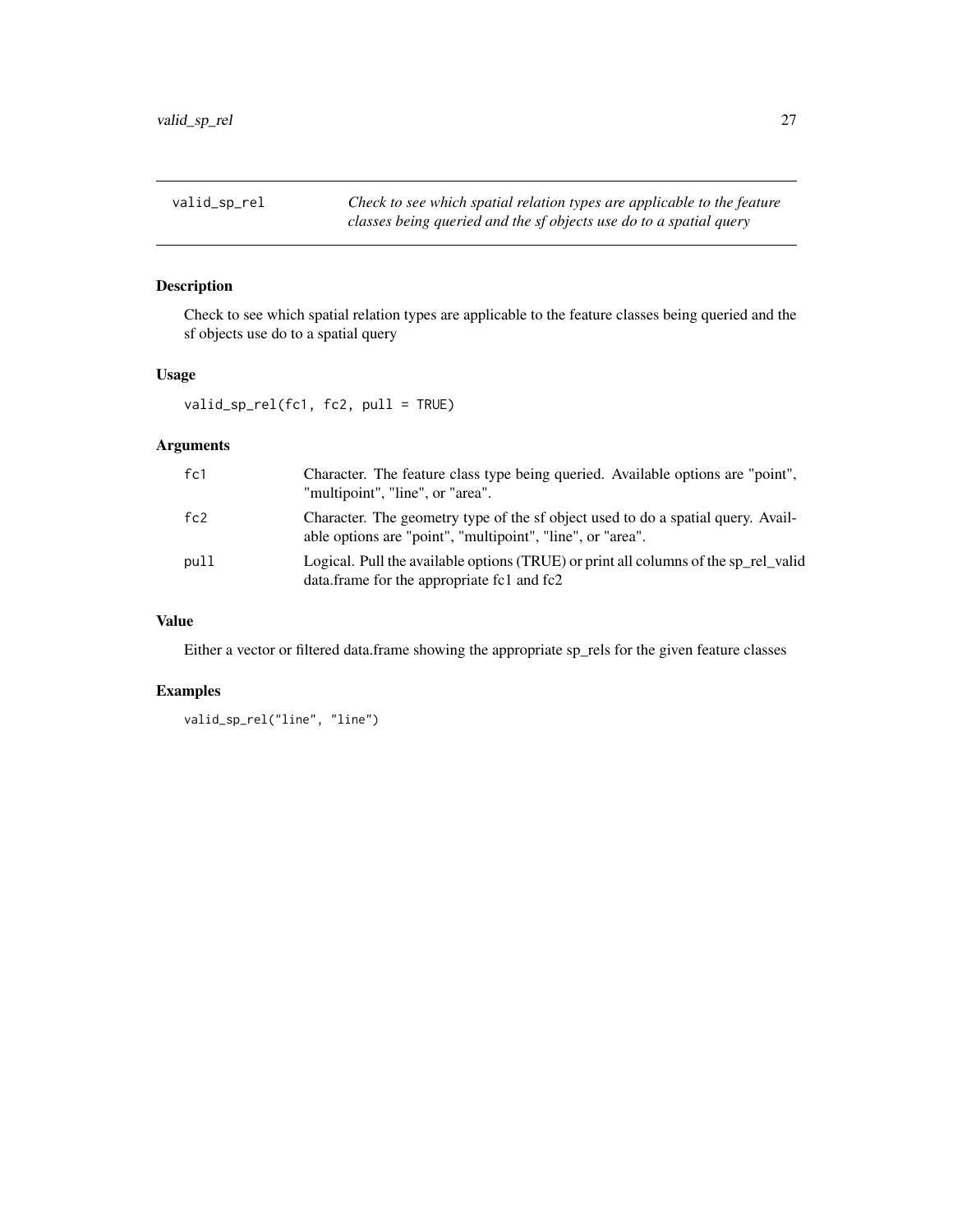# <span id="page-27-0"></span>**Index**

∗ datasets sf\_example\_polys, [21](#page-20-0) sf\_example\_raster, [23](#page-22-0) sp\_rel\_lookups, [24](#page-23-0) arcpullr *(*arcpullr-package*)*, [2](#page-1-0) arcpullr-package, [2](#page-1-0) cook\_creek\_env *(*sf\_example\_polys*)*, [21](#page-20-0) cook\_creek\_streams *(*sf\_example\_polys*)*,  $21$ cook\_creek\_ws *(*sf\_example\_polys*)*, [21](#page-20-0) example\_poly *(*sf\_example\_polys*)*, [21](#page-20-0) format\_coords, [3](#page-2-0) format\_envelope\_coords *(*format\_coords*)*, [3](#page-2-0) format\_line\_coords *(*format\_coords*)*, [3](#page-2-0) format\_multipoint\_coords *(*format\_coords*)*, [3](#page-2-0) format\_point\_coords *(*format\_coords*)*, [3](#page-2-0) format\_polygon\_coords *(*format\_coords*)*, [3](#page-2-0) get\_geometry\_type, [4,](#page-3-0) *[7](#page-6-0)* get\_image\_layer, *[3](#page-2-0)*, [5,](#page-4-0) *[10](#page-9-0)* get\_layer\_by\_envelope *(*get\_layers\_by\_spatial*)*, [6](#page-5-0) get\_layer\_by\_line *(*get\_layers\_by\_spatial*)*, [6](#page-5-0) get\_layer\_by\_multipoint *(*get\_layers\_by\_spatial*)*, [6](#page-5-0) get\_layer\_by\_point *(*get\_layers\_by\_spatial*)*, [6](#page-5-0) get\_layer\_by\_poly *(*get\_layers\_by\_spatial*)*, [6](#page-5-0) get\_layer\_by\_spatial, *[3](#page-2-0)* get\_layer\_by\_spatial *(*get\_layers\_by\_spatial*)*, [6](#page-5-0) get\_layer\_html, [7](#page-6-0) get\_layer\_legend, [8,](#page-7-0) *[14](#page-13-0)*

get\_layers\_by\_spatial, [6,](#page-5-0) *[13](#page-12-0)*, *[25](#page-24-0)* get\_map\_layer, *[3](#page-2-0)*, [8,](#page-7-0) *[10](#page-9-0)*, *[14](#page-13-0)*, *[16](#page-15-0)* get\_raster\_layer, [10](#page-9-0) get\_service\_type, [11](#page-10-0) get\_sf\_crs, [12](#page-11-0) get\_spatial\_layer, *[2](#page-1-0)*, *[6,](#page-5-0) [7](#page-6-0)*, [12,](#page-11-0) *[14](#page-13-0)*, *[26](#page-25-0)* iceland\_poly *(*sf\_example\_polys*)*, [21](#page-20-0) map\_data, *[23](#page-22-0)* mask, *[5](#page-4-0)*, *[9,](#page-8-0) [10](#page-9-0)* match\_raster\_colors, [13](#page-12-0) mke\_county *(*sf\_example\_polys*)*, [21](#page-20-0) mke\_river *(*sf\_example\_polys*)*, [21](#page-20-0) plot\_layer, *[3](#page-2-0)*, [14,](#page-13-0) *[18](#page-17-0)[–21](#page-20-0)* plot\_layer,RasterBrick-method, [15](#page-14-0) plot\_layer,RasterLayer-method, [16](#page-15-0) plot\_layer,RasterStack-method, [17](#page-16-0) plot\_layer,sf-method, [18](#page-17-0) poly\_streams\_contains *(*sf\_example\_polys*)*, [21](#page-20-0) poly\_streams\_crosses *(*sf\_example\_polys*)*, [21](#page-20-0) portage\_county *(*sf\_example\_polys*)*, [21](#page-20-0) raster\_colors, [18](#page-17-0) raster\_colors,RasterBrick-method, [19](#page-18-0) raster\_colors,RasterLayer-method, [20](#page-19-0) raster\_colors,RasterStack-method, [21](#page-20-0) reykjanes\_poly *(*sf\_example\_polys*)*, [21](#page-20-0) sf\_box *(*sf\_objects*)*, [24](#page-23-0) sf\_example\_polys, [21](#page-20-0) sf\_example\_raster, [23](#page-22-0) sf\_line *(*sf\_objects*)*, [24](#page-23-0) sf\_objects, *[3](#page-2-0)*, [24](#page-23-0) sf\_point *(*sf\_objects*)*, [24](#page-23-0) sf\_points *(*sf\_objects*)*, [24](#page-23-0) sf\_polygon *(*sf\_objects*)*, [24](#page-23-0) sp\_rel\_lookup *(*sp\_rel\_lookups*)*, [24](#page-23-0)